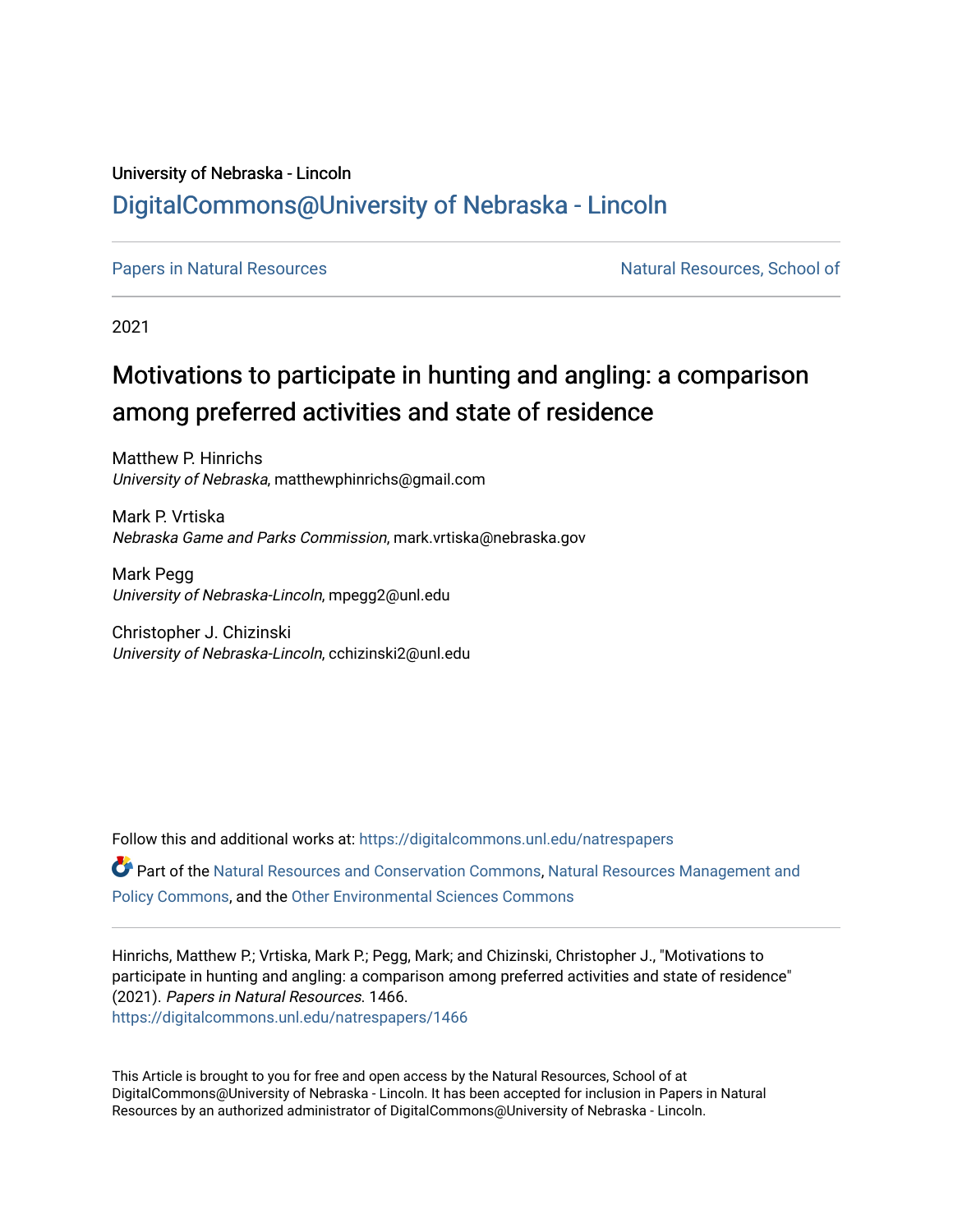

# **Motivations to participate in hunting and angling: a comparison among preferred activities and state of residence**

Matthew P. Hinrichs,<sup>1</sup> Mark P. Vrtiska,<sup>2</sup> Mark A. Pegg,<sup>1</sup> and Christopher J. Chizinski<sup>1</sup>

1 School of Natural Resources, University of Nebraska—Lincoln, Lincoln, Nebraska, USA

2 Nebraska Game and Parks Commission, Lincoln, Nebraska, USA

*Correspondence —* Matthew P. Hinrichs, matthewphinrichs@gmail.com , School of Natural Resources, University of Nebraska–Lincoln, Lincoln, NE 68588.

#### **ORCID**

Christopher J. Chizinski <http://orcid.org/0000-0001-9294-2588>

#### **Abstract**

Motivations for hunting and fishing extend beyond harvesting game and include social, psychological, emotional, and physical benefits. We used data from a webbased questionnaire to compare relationships between preferred hunting or fishing activity types, state of residence, and motivations of hunters and anglers across the central United States (U.S.). Exploratory factor analysis yielded four motivation factors: nature, social, food, and challenge. Differences in terms of state were negligible across all motivation factors (*η*<sup>2</sup>  *< .*01), indicating similarity across states. Nature ( $\eta_p^2$  = .01) and social ( $\eta_p^2$  < .01) factors were the first and second most important factors across activity types. We observed larger differences among the challenge ( $\eta_p^2$  = .03), and food ( $\eta_p^2$  = .15) factors, primarily driven by big game hunters. Big game hunters rated the food motivation factor greater than the other activity types. Overall, our results indicate that there might be a greater universality in these motivation factors among activity types and locations in the U.S.

**Keywords:** Hunter and angler recruitment, natural resource agencies, factor analysis, R3 programs, motivations

Published in *Human Dimensions of Wildlife* 2021, Vol. 26, No. 6, pp. 576–595. doi:10.1080/10871209.2020.1858208

Copyright © 2020 Taylor & Francis Group, LLC. Used by permission.

Published 14 December 2020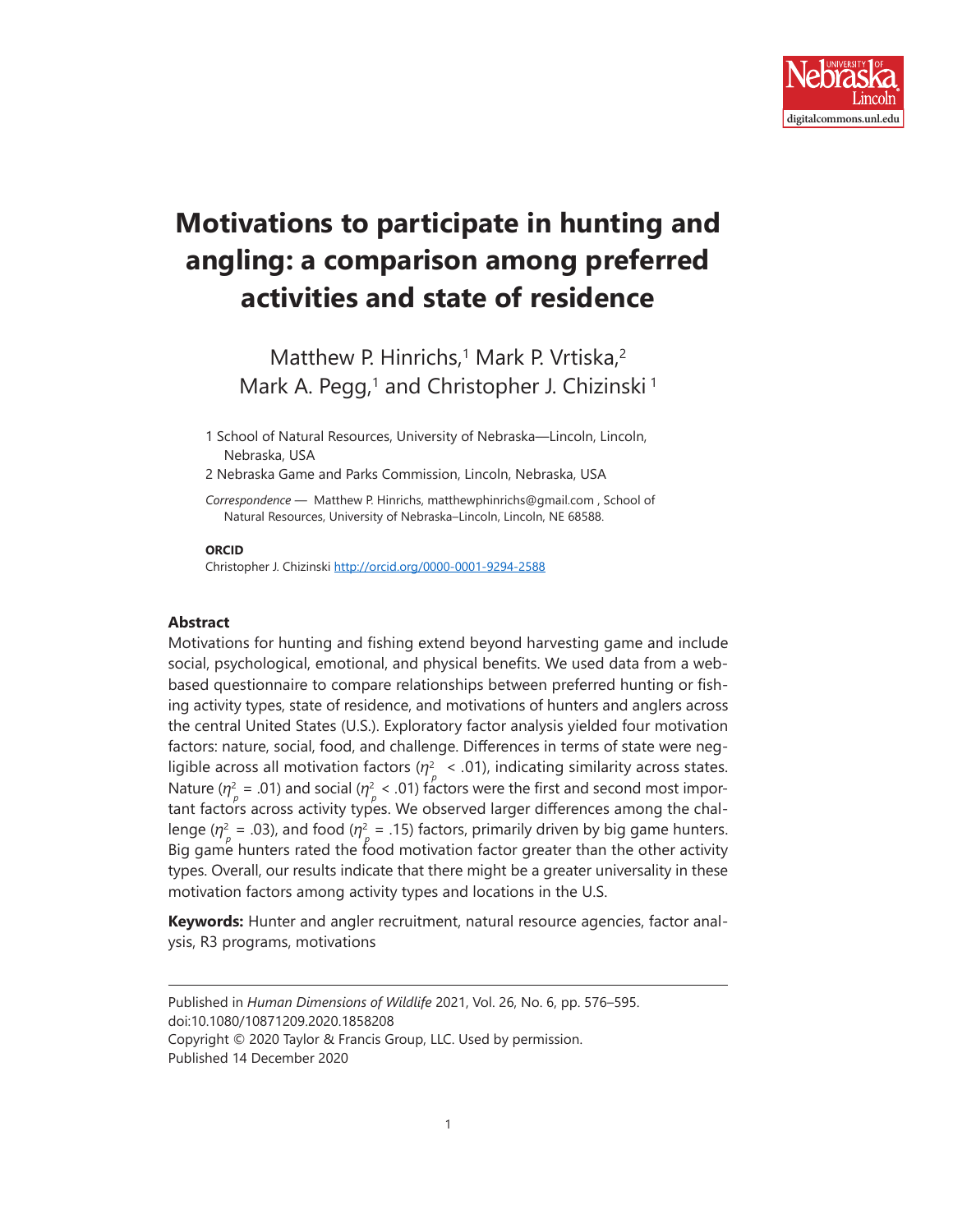### **Introduction**

Motivations are the multitude of goals that drive interest in activities prior to participation (Decker et al., 1980; Reiss, 2004; Watkins et al., 2018). Many motivations for hunting and fishing extend beyond harvesting game and include the social, psychological, emotional, and physical benefits from participating in an activity (Hrubes et al., 2001). For example, motivations for participating in hunting and fishing often include spending time outdoors, being with friends and family, and harvesting meat for consumption. Understanding motivations allow state and federal wildlife and fisheries agencies (hereafter agencies) to minimize conflict between user groups and assess the demand for outdoor recreation (Vaske, 2019). Motivations can also aid agencies in predicting levels of support for management decisions and the development of specific programs (Schroeder et al., 2006; Ward et al., 2008; Watkins et al., 2018). Furthermore, agencies can tailor opportunities to meet the needs and desires of hunters and anglers by recognizing the diversity of reasons why they participate in wildlife-based recreation (Watkins et al., 2018). Identifying aspects of what draws individuals to prefer (and subsequently participate in) one activity over another can provide a foundation that agencies and nongovernmental organizations (NGOs) can use for attracting individuals with similar motivations to similar activities. For example, agencies can use motivations to establish new avenues or adjust current recruitment, retention, and reactivation (R3) efforts to promote participation in additional hunting and fishing activities.

Participation in hunting and fishing in the United States (U.S.) has been declining since the mid-1980s and this is likely to continue into the future (Burkett & Winkler, 2019; U.S. Fish and Wildlife Service, 2018; Winkler & Warnke, 2013). With this decline in participation come over-arching consequences for wildlife conservation and management, including the loss of revenue to support conservation and management of habitat and biota (Vrtiska et al., 2013), cultural tradition (Arnett & Southwick, 2015), political support (Enck et al., 2000), and connection to nature (Peterson et al., 2011). To address this decline in participation, there is greater effort among fish and wildlife agencies and NGOs to increase the relevancy of wildlife conservation among stakeholders, as well as enact strategies seeking to increase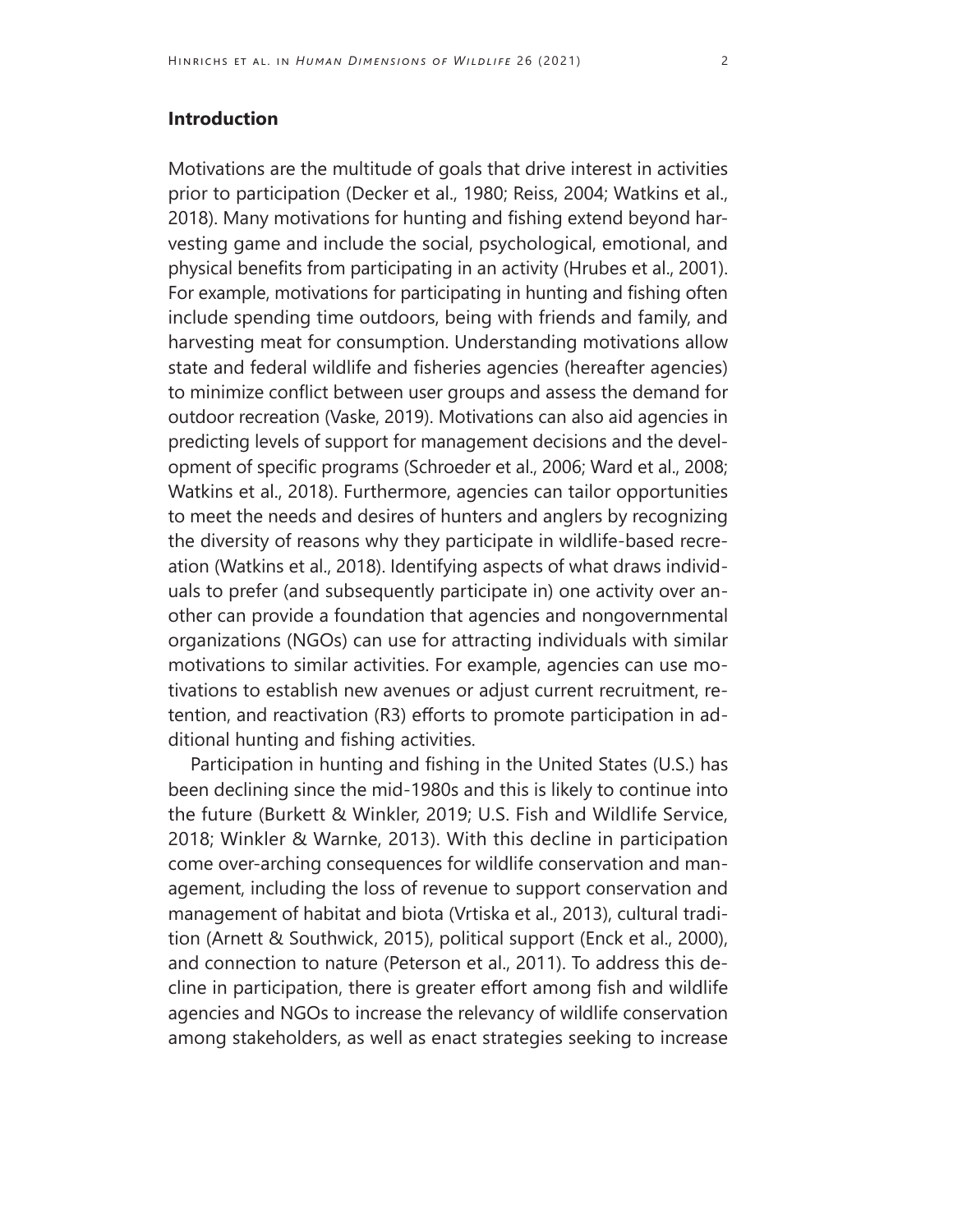the number of participants (Larson et al., 2014; Price Tack et al., 2018). Therefore, gaining a better understanding of what influences participation in wildlife-based recreation has increased in importance as agencies become concerned about future funding prospects and other conservation efforts (Enck et al., 2000; Hinrichs et al., 2020). An important step in addressing the decline in hunting and fishing participation is understanding the motivation to engage in such activities.

Numerous studies have emphasized the importance of activityspecific motivations (Ebeling-Schuld & Darimont, 2017; Gruntorad et al., 2020; Schroeder et al., 2018, 2019). Primary motivations for anglers often include companionship, food, nature, and sport (Beardmore et al., 2011; Finn & Loomis, 2001; Hunt et al., 2002). Big game hunter motivations often include being with friends and family, being outdoors, food, and excitement (Gigliotti, 2000; Gigliotti & Metcalf, 2016; More, 1973). Small and upland game hunter motivations often include spending time outdoors and tradition (Grams, 2018; Guttery, 2011; Hayslette et al., 2001). Waterfowl hunter motivations often include being with friends and family, being in nature, relaxation, and tradition (Enck et al., 1993; Schroeder et al., 2006). Among these activities, there are several commonalities of why individuals participate in hunting and fishing activities, which include spending time with companions, being outdoors, and tradition being among the most frequently cited.

However, despite the assessment of activity-specific motivations for hunters and anglers across the U.S., there have been few direct comparisons of motivations across hunting and fishing activity types. In one such study, Hayslette et al. (2001), directly compared motivations of dove hunters and non-dove small game hunters in Alabama, and found few differences in motivations between the activity types within the state. Non-harvest-oriented motivations such as companionship, nature, and tradition rated similarly among dove hunters and non-dove small game hunters. However, harvest-oriented motivations, such as filling daily bag limits, were rated greater for dove hunters than for non-dove hunters. Given the varying degrees of hunting socialization in rural and urban locations, types of environments hunted or fished, and amount of meat harvested associated with different hunting and fishing activities, we might observe differences in motivations between activities, particularly those more divergent activity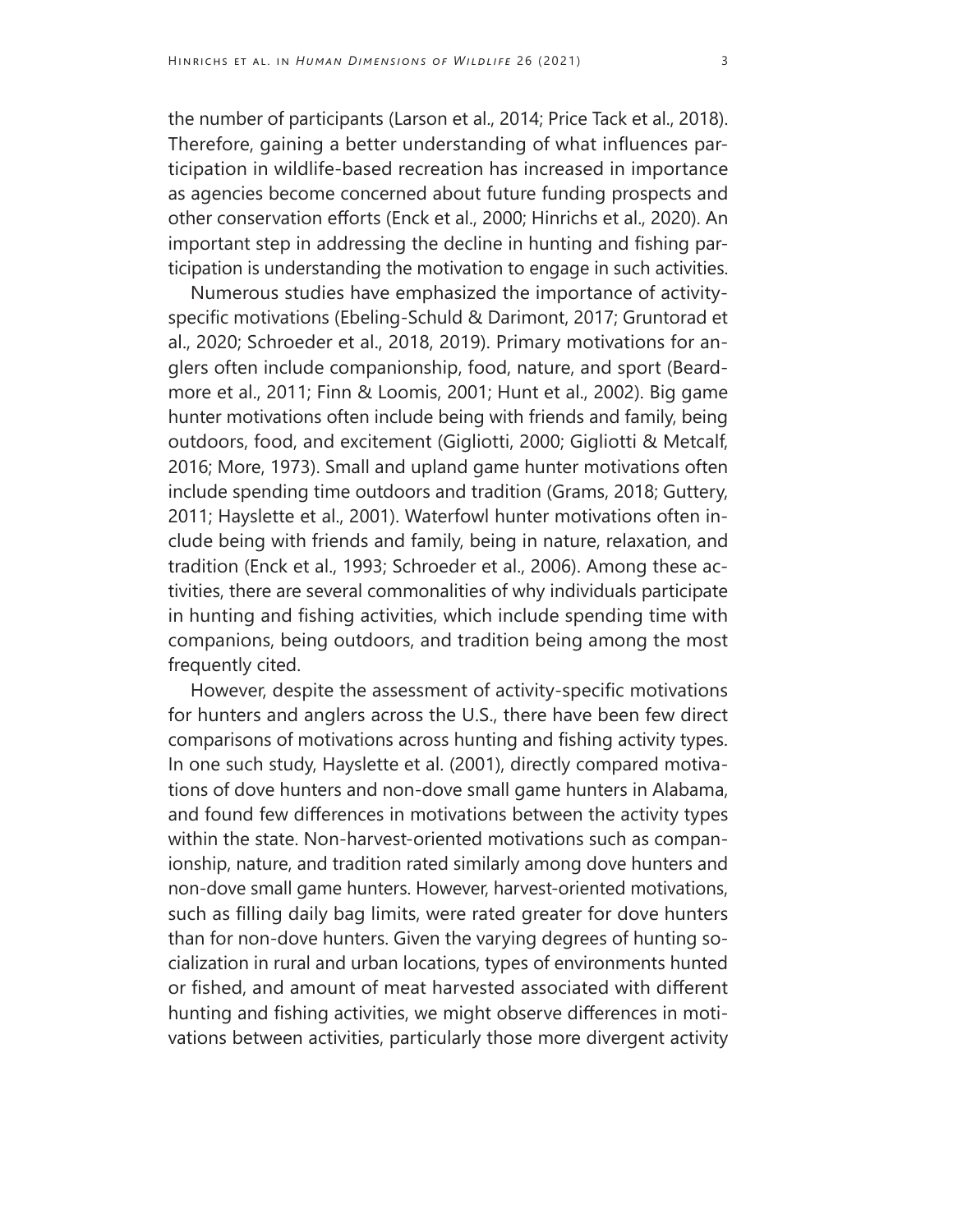types. For example, hunters who prefer big game hunting might rate motivational items such as "filling the freezer" or "providing food for my family" greater and "spending time with friends and family" lower than those hunters who prefer waterfowl hunting. By assessing how similar or different activities types have important implications for understanding the universality of motivations across hunting and fishing activities.

Motivations to participate in leisure activities have cultural underpinnings (Kaplan, 1960), and thus may also vary across geographic areas. For example, across three non-western geographical locations (i.e., East-Asia, Middle-East, Australia), there were slightly different motivations for leisure activities (Iwasaki et al., 2007). We may observe differences among leisure motivations among more proximate locations as well, as reflected by regional cultural differences. For example, Nebraska deer hunters were highly motivated to spend time with family and friends (Grams, 2018), whereas harvesting a deer was the most important motivation in South Dakota (Gigliotti & Metcalf, 2016). Differences in game availability and hunting culture among states may also influence why hunters participate in activities. For example, hunters in states dominated by big game (e.g., Wyoming, Montana) may be more influenced by harvesting game and filling the freezer (Shrestha & Burns, 2011), whereas those in states dominated by waterfowl and upland game (e.g., South Dakota) may be more motivated by camaraderie and working with dogs (Grams, 2018). Furthermore, days participating in hunting and non-consumptive recreation may be dependent on where an individual lives (i.e., state; Li et al., 2003). For example, residents of Pennsylvania, on average, spent more time hunting and foraging than did residents of Colorado, yet Colorado residents spent more time participating in non-consumptive outdoor recreation (Li et al., 2003). Greater understanding of how hunting and fishing motivations vary across geographic scale has important implications for hunter and angler management such as R3. Identifying if hunting motivations are largely ubiquitous across geographic scale or if regional differences exist in motivations can help focus national R3 efforts in targeting the reasons why individuals participate in wildlife-related recreation.

The objective of our study was to understand the similarities (or lack thereof) of motivations among individuals who prefer big game,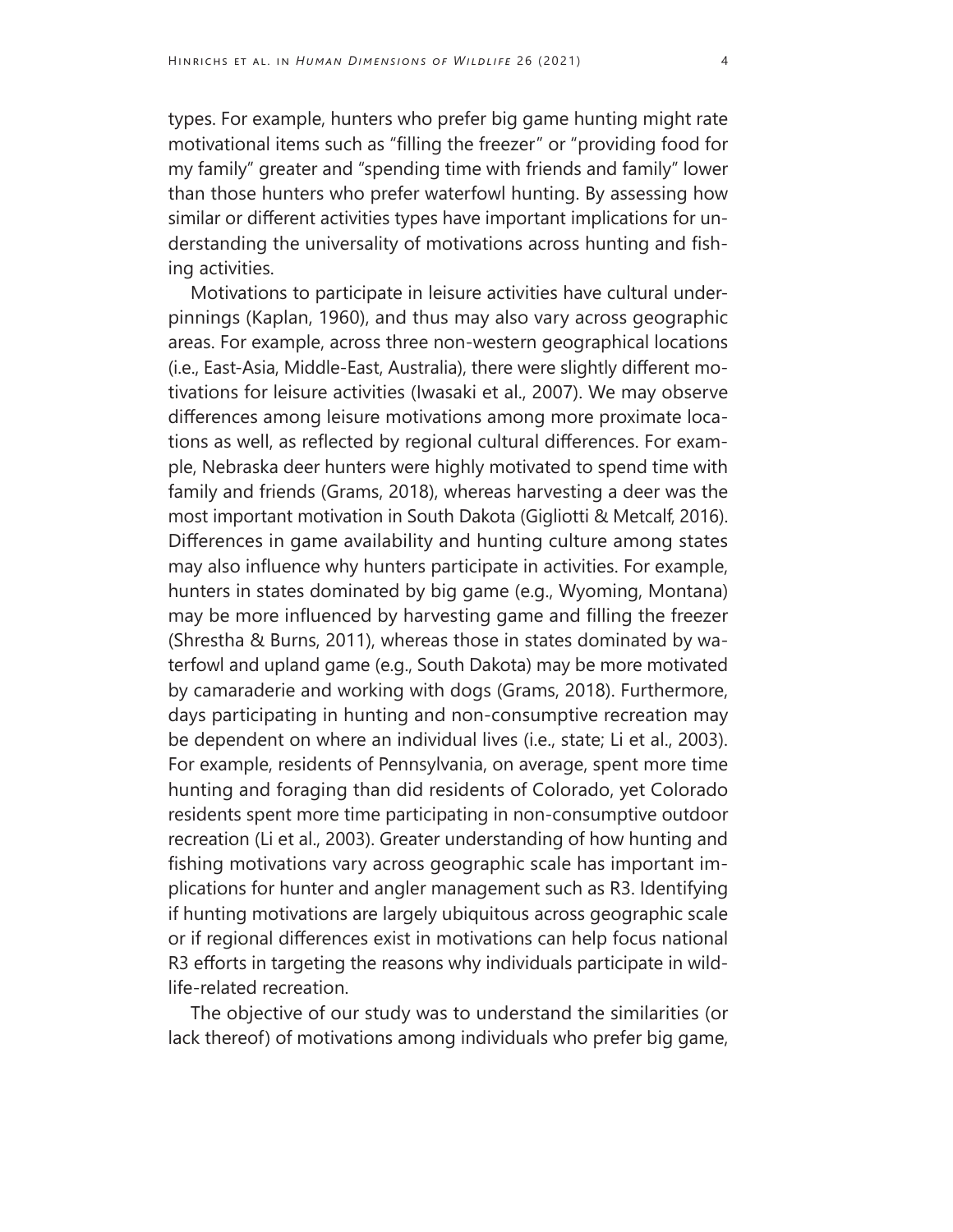small and upland game, waterfowl hunting, and fishing. We predict: (a) groups of individuals who prefer different activity types will differ in the strength of expressed motivations, (b) similar differences in motivations expressed among those groups across eight states in the U.S., and (c) individuals within states that are more proximate to each other will have similar motivations than those farther apart.

#### **Methods**

#### *Study Areas*

Our study consisted of hunters and anglers in Kansas, Michigan, Missouri, Montana, Nebraska, Oklahoma, South Dakota, and Wyoming (**Figure 1**). We selected states to reflect potential differences in activity types and experiences. For example, we expected Wyoming and Montana to be dominated by big game hunters, whereas we expected South Dakota and Kansas to be more upland-game



Figure 1. Map of the states included in this study (filled in gray) and the boundaries of the Central and Mississippi flyways.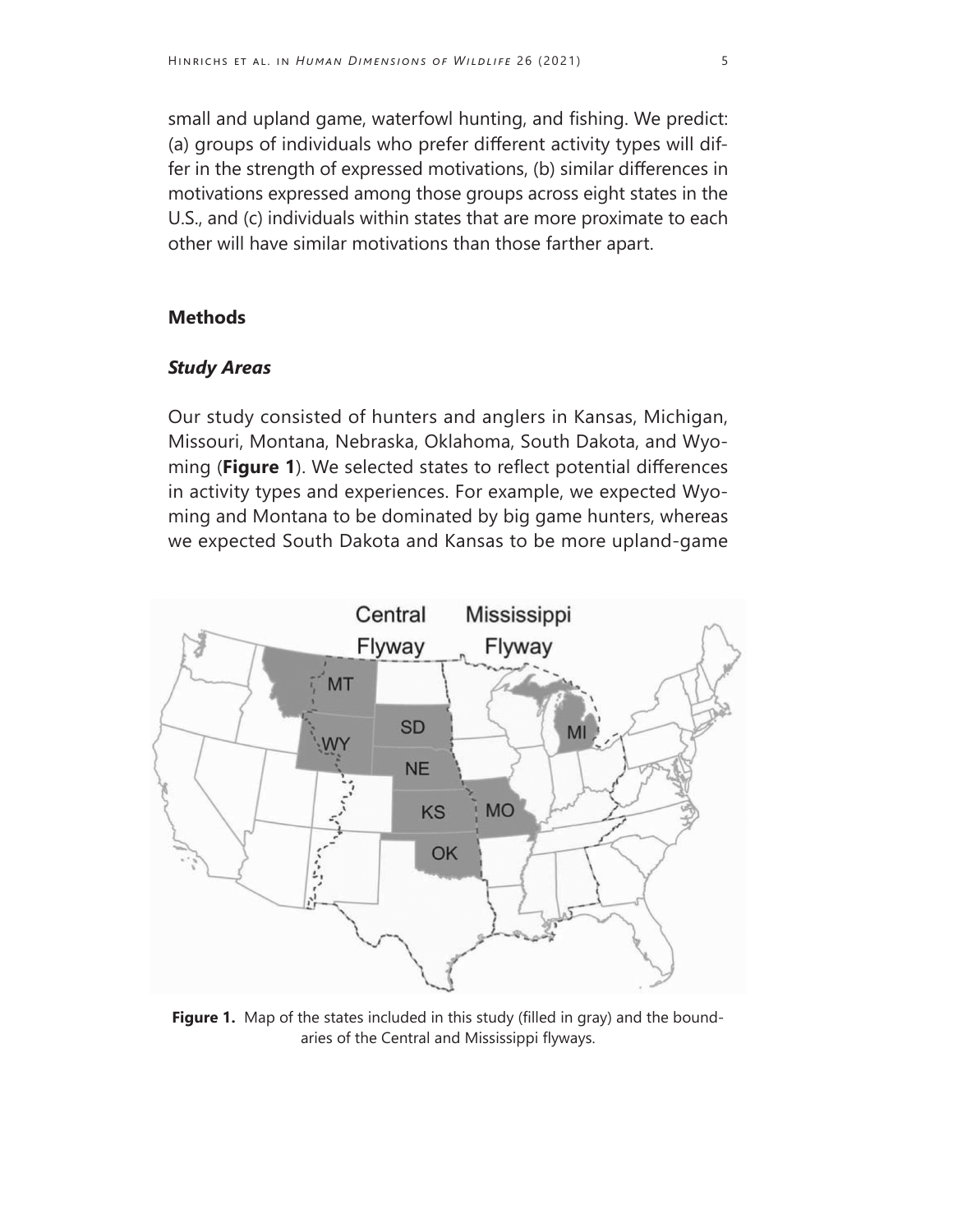oriented. To identify which states might participate in the study, we reached out to all states in the Central and Mississippi flyways, but these eight states were willing and able to share permit databases, had collected e-mail addresses in their licensing system, and had data that fit our requirements. These requirements were individuallevel license data that we could divide into our *a priori* sampling groups based on license and permit purchases from 2012 to 2016. Our *a priori* sampling groups were waterfowl hunters, big game hunters, small and upland game hunters, other migratory bird hunters, multiple permit-type holders, and anglers. We signed data-sharing agreements with all states that participated in the study. All protocols and survey instruments were reviewed and approved by the University of Nebraska-Lincoln Institutional Review Board (IRB Approval #: 20160215880 EX).

Hunters and anglers were sent an e-mail invitation to an online questionnaire created in Qualtrics software ("Qualtrics," 2018). Recipients were able to opt-out by clicking a link in the invitation letter or answering "No" to the first question ("Do you wish to participate in this survey"). This question ensured that those who did not want to participate did not receive subsequent reminders as well as obtained consent to conduct the research. The questionnaire contained six sections: (a) current and past hunting and fishing participation, (b) activity preferences, (c) motivations, (d) constraints to waterfowl hunting, (e) mentorship, and (f) demographics. Our focus in this manuscript is the motivations among groups. Motivations were adapted from Beardmore et al. (2011) to include both hunting- and fishing-related motivations and also included the more salient motivations such as socializing, enjoying nature, and enjoying solitude (Decker & Connelly, 1989; Hayslette et al., 2001; Manfredo et al., 1996; **Table 1**). We used a tailored design method of invitation e-mail and reminder e-mails to maximize the number of responses (Dillman et al., 2014). We used responses from the later round of e-mails to gauge nonresponse bias. The use of the second or final wave to measure nonresponse bias reflects extrapolation methods, which are based on the assumption that individuals who respond after reminders are more likely to be similar to nonrespondents (Armstrong & Overton, 1977).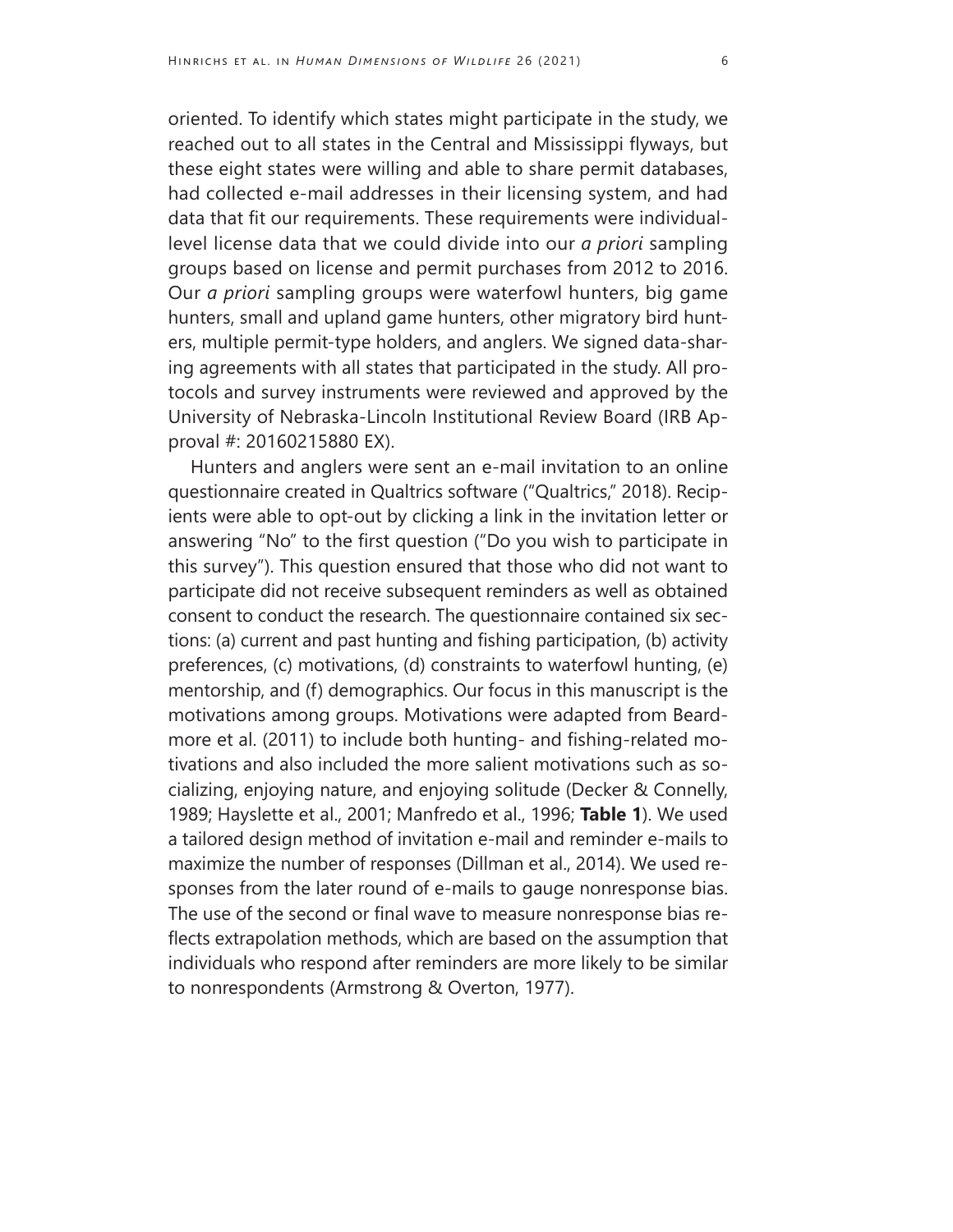| participate in their most preferi                                  | red activity type.                                 |                                                                         | Table 1. Items used in this study to compare motivations across states and activity types. Respondents were asked to indicate the<br>importance of the item on a five-point scale from not at all important (scaled to 1) to very important (scaled to 5) for why they |
|--------------------------------------------------------------------|----------------------------------------------------|-------------------------------------------------------------------------|------------------------------------------------------------------------------------------------------------------------------------------------------------------------------------------------------------------------------------------------------------------------|
|                                                                    |                                                    | Activity type                                                           |                                                                                                                                                                                                                                                                        |
| Big game hunting                                                   | Fishing                                            | Small and upland<br>game hunting                                        | Waterfowl hunting                                                                                                                                                                                                                                                      |
| Harvesting a trophy animal                                         | Catching a trophy fish                             | Harvesting a trophy animal                                              | Harvesting a trophy animal                                                                                                                                                                                                                                             |
| Filling my tag                                                     | Harvesting my daily fish limit                     | Harvesting my daily bag limit                                           | Harvesting my daily bag limit                                                                                                                                                                                                                                          |
| Becoming an expert big game hunter                                 | Becoming an expert angler                          | Becoming an expert small<br>or upland game hunter                       | Becoming an expert waterfowl hunter                                                                                                                                                                                                                                    |
| Using my equipment and skills to<br>attract or harvest an animal   | Using my equipment and skills<br>to catch fish     | to attract or harvest an animal<br>Using my equipment and skills        | to attract or harvest an animal<br>Using my equipment and skills                                                                                                                                                                                                       |
| Experiencing a challenge hunt                                      | Experiencing a challenge fight                     | Experiencing a challenge hunt                                           | Experiencing a challenge hunt                                                                                                                                                                                                                                          |
| Knowing where my food comes from                                   | Knowing where my food comes from                   | Knowing where my food comes from                                        | Knowing where my food comes from                                                                                                                                                                                                                                       |
| Filling my freezer                                                 | Filling my freezer                                 | Filling my freezer                                                      | Filling my freezer                                                                                                                                                                                                                                                     |
| Eating big game meat                                               | Eating fish                                        | Eating small or upland game meat                                        | Eating waterfowl meat                                                                                                                                                                                                                                                  |
| Participating in big game hunting<br>with family or friends        | Participating in fishing with<br>family or friends | game hunting with family or friends<br>Participating in small or upland | Participating in waterfowl hunting<br>with family or friends                                                                                                                                                                                                           |
| Teaching someone to big game hunt                                  | Teaching someone to fish                           | Teaching someone small or upland<br>game hunt                           | Teaching someone to waterfowl hunt                                                                                                                                                                                                                                     |
| Being alone                                                        | Being alone                                        | Being alone                                                             | Being alone                                                                                                                                                                                                                                                            |
| Viewing wildlife                                                   | Viewing wildlife                                   | Viewing wildlife                                                        | Viewing wildlife                                                                                                                                                                                                                                                       |
| Connecting with nature                                             | Connecting with nature                             | Connecting with nature                                                  | Connecting with nature                                                                                                                                                                                                                                                 |
| Spending time outdoors                                             | Spending time outdoors                             | Spending time outdoors                                                  | Spending time outdoors                                                                                                                                                                                                                                                 |
| Processing big game*                                               | Going boating*                                     | companionship of my dog*<br>Watching my dog work/                       | companionship of my dog*<br>Watching my dog work/                                                                                                                                                                                                                      |
| * items were activity specific and not included in this assessment |                                                    |                                                                         |                                                                                                                                                                                                                                                                        |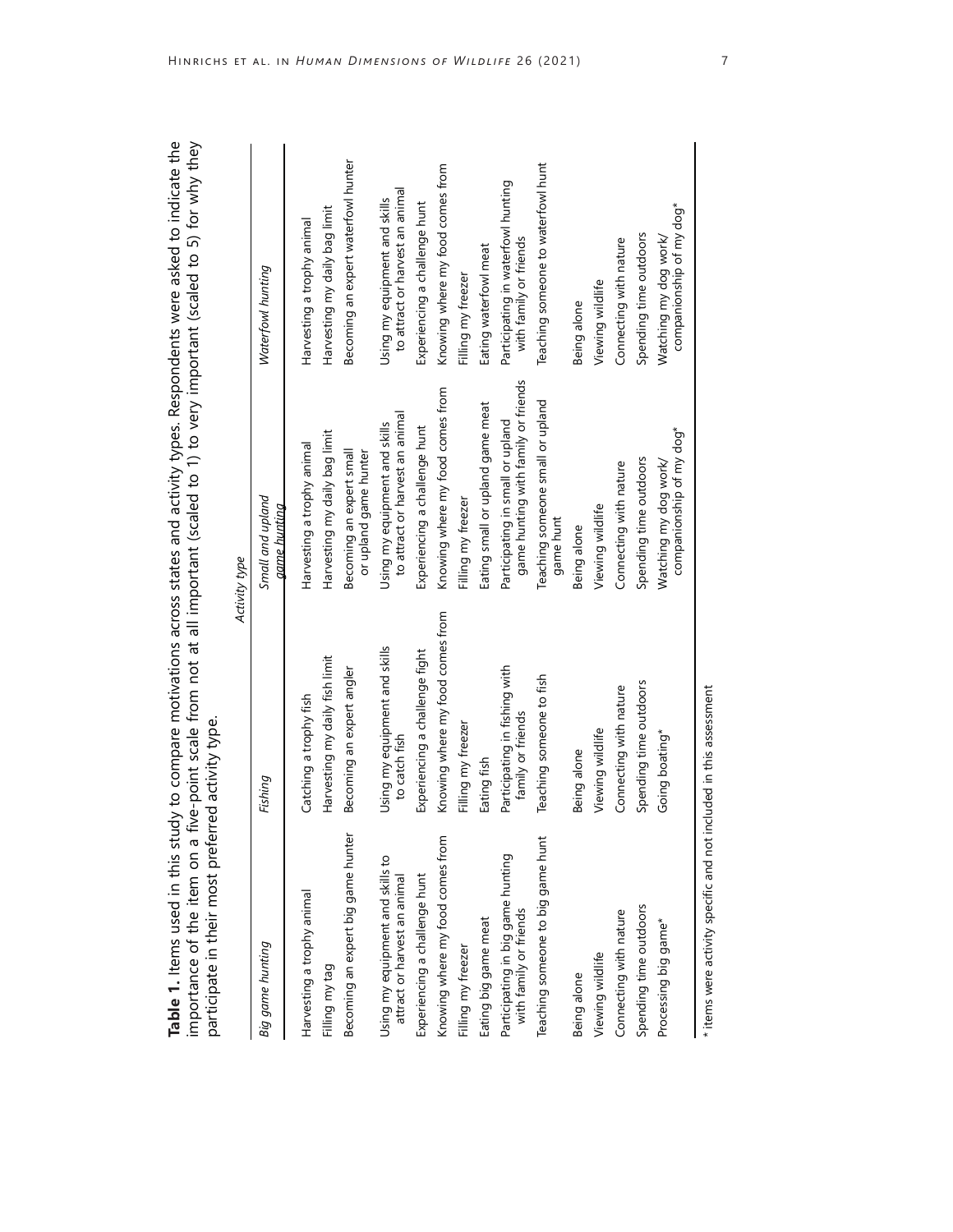### *Activity Preference Groups*

Although we sampled from the six *a priori* activity types, we based analyses on an individual's stated participation rather than their revealed preferences (i.e., permit sales; Hinrichs 2019,). We focused on stated participation because of limitations of the data (i.e., limited from 2012 to 2016; respondents could have participated prior to our sample window; residents could have also participated in activities in other states missed from state databases). In addition, purchasing a permit does not guarantee how much or if they actually participated in the activity. Having an individual report what they have participated in and how frequently allowed for a better representation of individuals' participation patterns (Hendee et al., 1971). Furthermore, this approach allowed us to distinguish individuals who previously participated in an activity but no longer do, which is an important consideration in hunter and angler R3 efforts. Respondents could select only one activity as their most preferred activity from the following activities: big game (i.e., deer, elk, turkeys), fishing, small game (i.e., pheasants, quail, rabbits), non-waterfowl migratory bird (i.e., doves, rails, cranes), and waterfowl (i.e., ducks, geese). The response to this question determined the individual's preferred activity type used in subsequent analysis. Few individuals (< 2% of respondents) indicated a preference for non-waterfowl migratory bird hunting and thus, we combined these individuals with the small game group into a small and upland game activity type.

To bring context of who the respondents were, we characterized them with respect to several demographic categorizations, including sex, Hispanic origin, generation, and income. We used years as described by Pew Research (Dimock, 2018) to categorize respondents by generation: Silent (birth year ≤1945), Baby boomers (birth year in 1946–1964), Generation X (birth year in 1965–1980), Millennials (birth year in 1981–1995), and Generation Z (birth year ≥1996). We chose to assess generations as opposed to age to highlight cohort demographic effects (e.g., rigidity and flexibility in behavior, shared cohort life events) that affect each generation in different ways (Carlsson & Karlsson, 1970; Winkler & Warnke, 2013).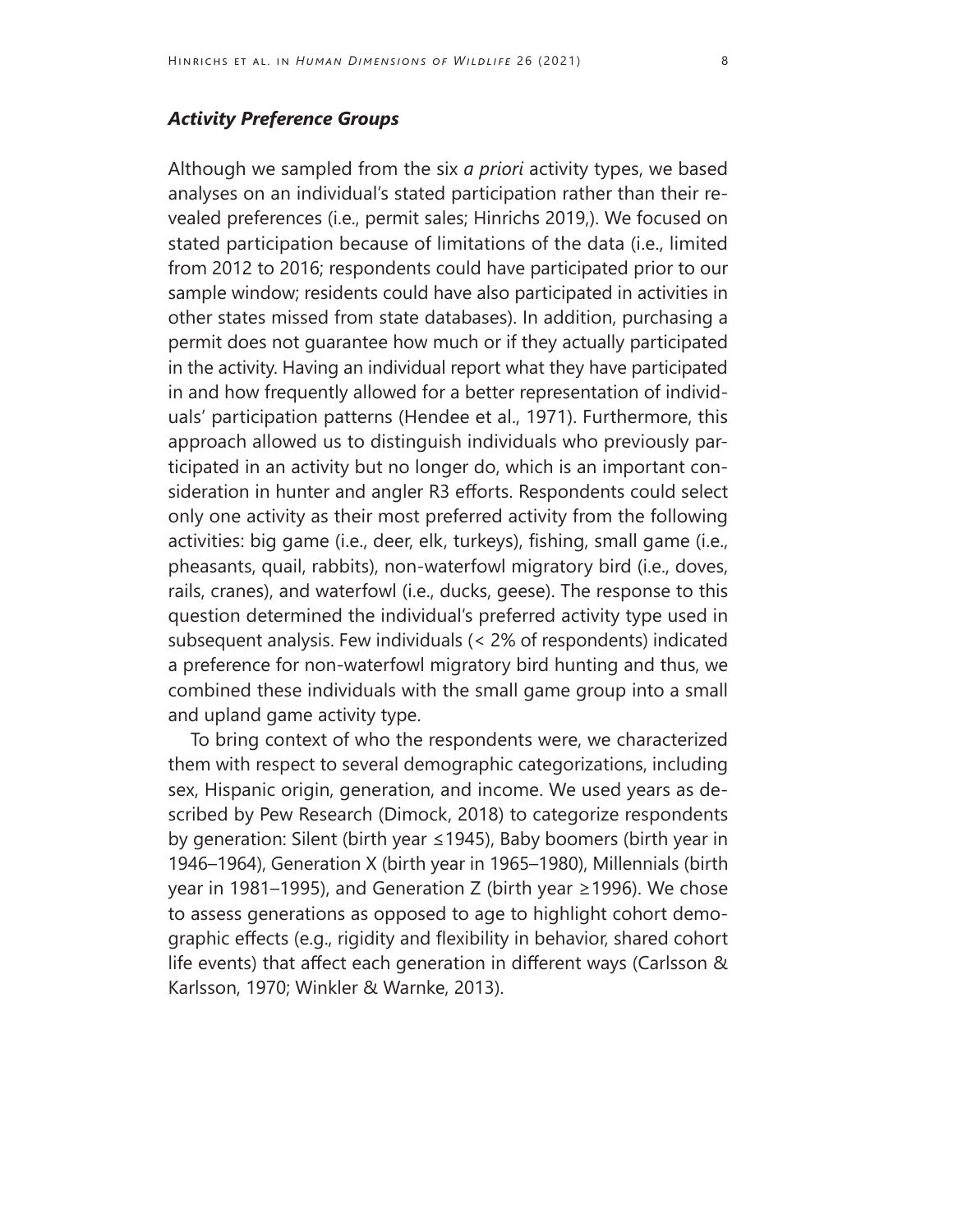### *Data Analyses*

To quantify motivations, we used an exploratory factor analysis (EFA) to identify the appropriate number of factors with the parallel method and factor analysis with Promax rotation to find a minimum residual solution. We then fit the motivation model using factor analysis to group the 14 motivation questions into motivation factors (domains). For factors with eigenvalues >1.0 and factor loadings >.30, a reliability analysis using the McDonald's omega  $(\varpi)$  criterion was calculated (DeVellis, 2016). McDonald's omega was used over the more ubiquitous Cronbach's alpha because numerous deficiencies with alpha have been documented in the psychometric literature (Dunn et al., 2014; Trizano-Hermosilla & Alvarado, 2016). In particular, alpha has routinely shown only to be representative of a measure's internal consistency when the assumptions of the τ-equivalent model are met, which is seldom (see Dunn et al., 2014 for a detailed explanation). As such, the larger the violation of tau-equivalence, the more coefficient alpha underestimates score reliability (Graham, 2006). Items were combined into factors if reliability was  $\geq$  .60 and the mean values from the items within a factor provided indices of motivation importance for each factor (Nunnally & Bernstein, 1994). All analyses were conducted in R (R Core Team, 2020). Factor analysis and McDonald's omega were calculated using the "psych" package (Revelle, 2019).

We then compared motivation factors as a function of activity and state of residence using analysis of variance (ANOVA). For each statistically significant main effect, we calculated the effect sizes using the "effectsize" package (Ben-Shachar et al., 2020). Effect sizes were important because with a large sample sizes (*n* > 1000), as in our study, significant *p*-values ( $p \le 0.05$ ) are likely even when the differences among groups are small (Sullivan & Feinn, 2012). In addition, for each statistically significant main effect, we conducted a posthoc multiple comparison of estimated marginal means to identify difference among levels of the factor (i.e., state of residence or activity type) using the "emmeans" package (Lenth, 2020). The effect size of Cohen's *d*  (transformed from *t* ratio) was interpreted using criteria from Funder and Ozer (2019), the effect size of  $\omega^2$  was interpreted using criteria from Field (2013), and the effect size of  $\eta_{\;\rho}^{\mathsf{2}}$  was interpreted using criteria from Cohen et al. (2013).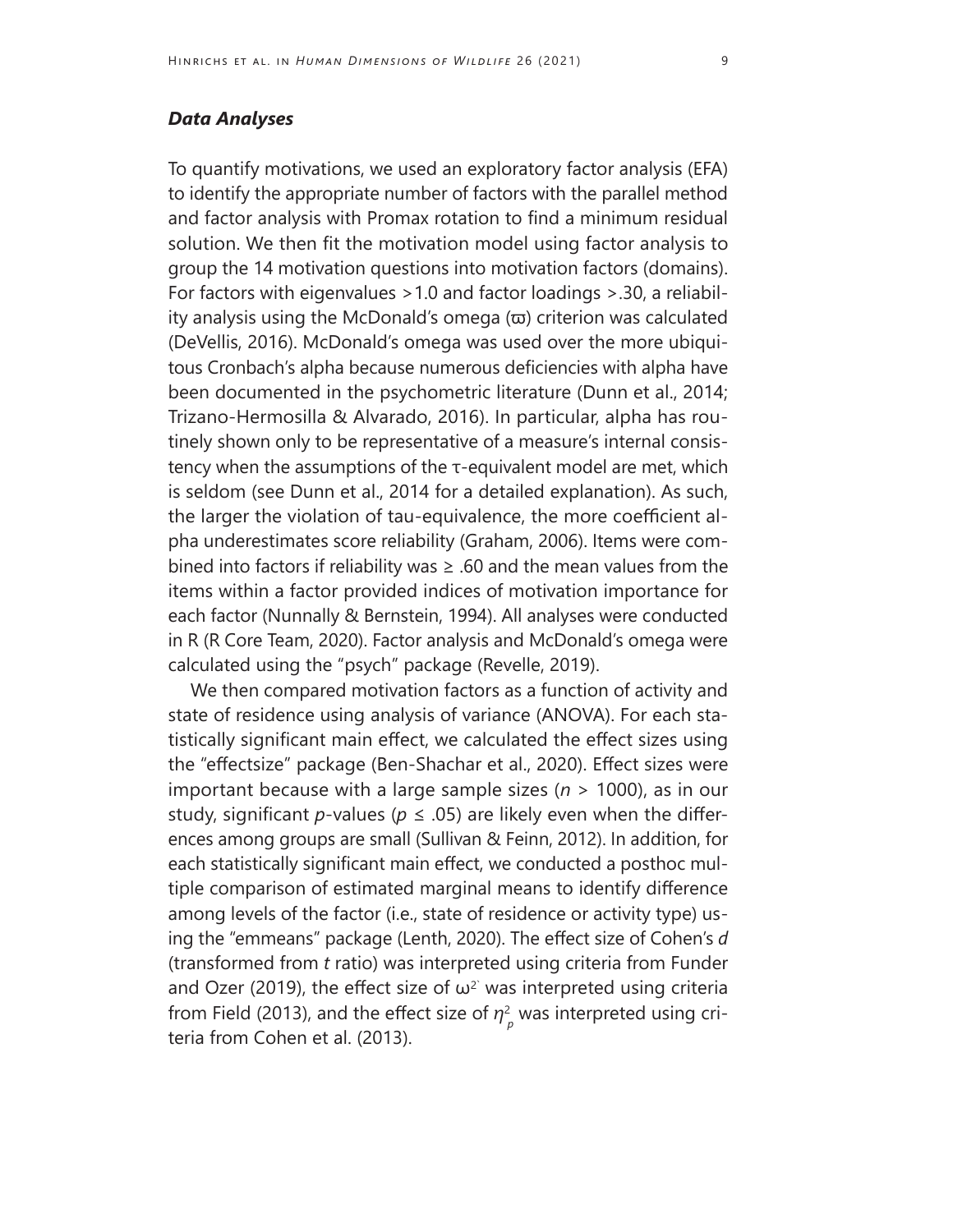#### **Results**

We received 7,875 completed questionnaires on which we based our assessment. After adjusting for undeliverables, invalid respondents, and individuals who chose to opt out, the response rate (minimum response rate; The American Association for Public Opinion Research, 2016) was 10%. Overall, there were no large differences between early or late respondents (**Table 2**). The similarity between early and late respondents in our measures suggested that minimal non-response bias was present and thus, the latter responses were retained and included.

Overall, respondent demographics indicated strong similarities across activity type and state of residence (**Table 3**). The proportion of males was the greatest among waterfowl hunters and least among anglers. The proportion of respondents of Hispanic origin ranged from .00 to .03 of respondents, with the greatest overall proportion from respondents in Oklahoma. The generation and income of respondents were also similar across state and activity type. Respondents tended to be most from Generation X and Baby boomers, and the least from Generation Z. Respondents' household income level tended to be well distributed across the income categories with a slight skew toward greater income levels.

| Factor                   | Test     | Statistic value | df   | p value | Cramer's V |
|--------------------------|----------|-----------------|------|---------|------------|
| Number of respondents    | $\chi^2$ | 26.0            | 6    | < 0.01  | .07        |
| Years hunting            | t test   | .3              | 6720 | .767    |            |
| Years fished             | t test   | $-1.0$          | 3620 | .310    |            |
| Years purchasing permits |          |                 |      |         |            |
| Big game hunters         | $\chi^2$ | 4.6             | 3    | .207    |            |
| Waterfowl hunters        | $\chi^2$ | 25.8            | 3    | < 0.01  | .07        |
| Small game hunters       | $\chi^2$ | 24.6            | 3    | < 001   | .05        |
| Anglers                  | $\chi^2$ | 16.0            | 3    | .001    | .05        |

**Table 2.** The test, test statistic, degrees of freedom (*df*), and *p*-value for statistical comparisons of early and late respondents to assess potential non-response bias. The interpretation of the effect sizes for Cramer's *V* were: negligible <.1, small =.1 to .3, medium =.3 to .5, and large >.5 (Cohen, 2013).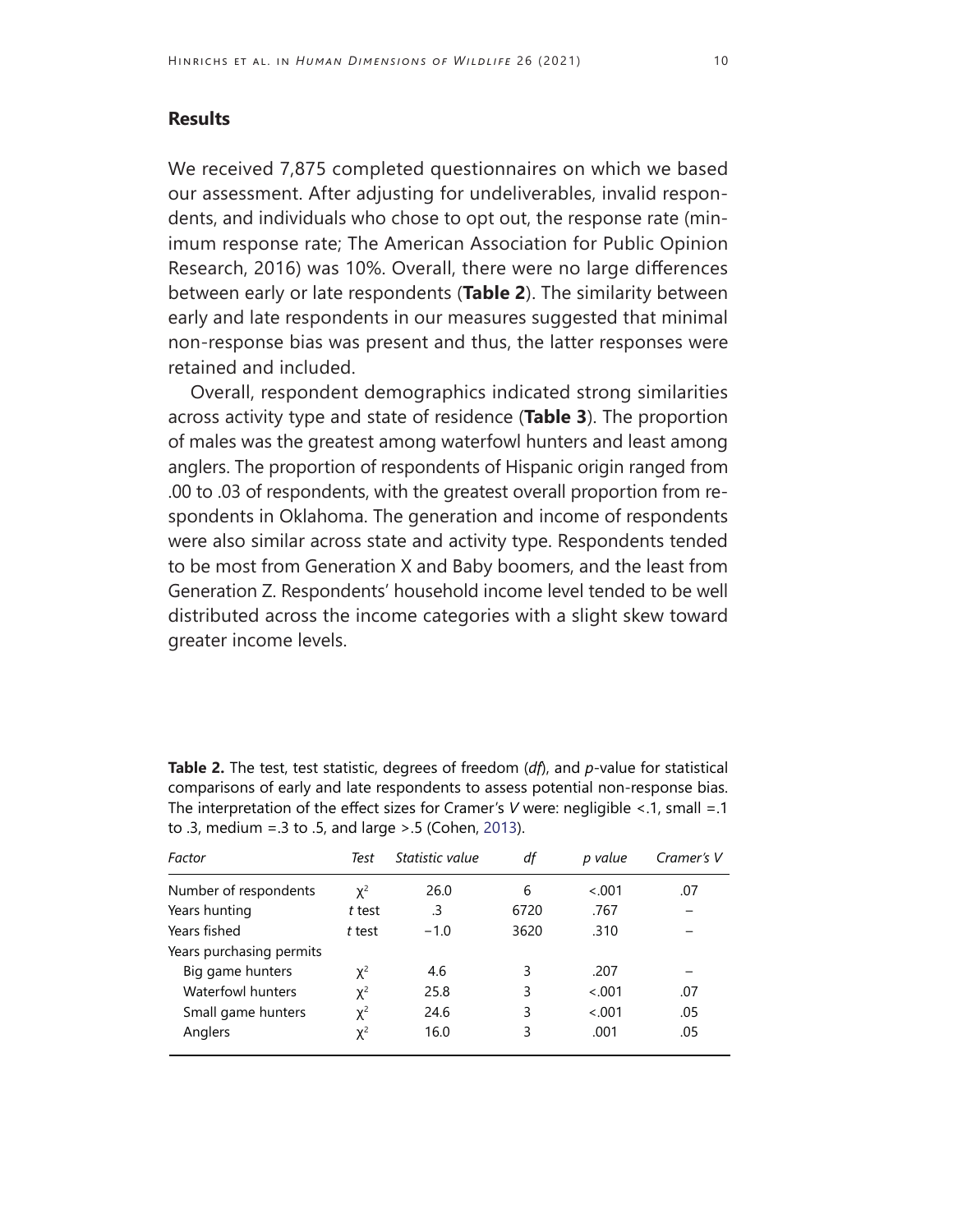**Table 3.** The proportion of respondents in several demographic categories (male, generation, and household income) from Kansas, Michigan, Montana, Nebraska, Oklahoma, South Dakota, and Wyoming by preferred activity. The preferred activity type was determined by question in the survey (see text for details). Note that individuals that did not want to respond to the questions were not included in the table.

|                       |                          | State abbreviations |     |           |     |     |     |     |           |
|-----------------------|--------------------------|---------------------|-----|-----------|-----|-----|-----|-----|-----------|
| Preferred activity    | Categories               | ΚS                  | MI  | <b>MO</b> | МT  | NE  | OK  | SD  | <b>WY</b> |
| <b>Big Game</b>       | Male                     | .84                 | .84 | .83       | .73 | .84 | .79 | .78 | .84       |
| Fishing               | Male                     | .80                 | .74 | .74       | .63 | .76 | .69 | .77 | .75       |
| Small and Upland Game | Male                     | .87                 | .80 | .82       | .82 | .86 | .85 | .79 | .83       |
| Waterfowl             | Male                     | .89                 | .86 | .88       | .84 | .91 | .88 | .90 | .88       |
| <b>Big Game</b>       | Of Hispanic origin       | .02                 | .01 | .01       | .01 | .01 | .02 | .02 | .02       |
| Fishing               | Of Hispanic origin       | .02                 | .00 | .01       | .03 | .01 | .03 | .01 | .03       |
| Small and Upland Game | Of Hispanic origin       | .01                 | .00 | .01       | .00 | .02 | .03 | .00 | .02       |
| Waterfowl             | Of Hispanic origin       | .02                 | .02 | .00       | .01 | .00 | .02 | .00 | .01       |
| <b>Big Game</b>       | Generation Z             | .02                 | .03 | .01       | .03 | .02 | .03 | .02 | .02       |
|                       | Millennials              | .20                 | .25 | .27       | .30 | .24 | .37 | .29 | .21       |
|                       | <b>Generation X</b>      | .39                 | .35 | .40       | .30 | .37 | .39 | .38 | .29       |
|                       | <b>Baby boomers</b>      | .35                 | .35 | .27       | .33 | .34 | .20 | .28 | .43       |
|                       | Silent                   | .05                 | .03 | .04       | .04 | .04 | .01 | .03 | .06       |
| Fishing               | Generation Z             | .01                 | .02 | .01       | .03 | .03 | .01 | .02 | .01       |
|                       | Millennials              | .12                 | .19 | .20       | .17 | .17 | .29 | .19 | .16       |
|                       | <b>Generation X</b>      | .37                 | .27 | .37       | .33 | .35 | .33 | .35 | .28       |
|                       | <b>Baby boomers</b>      | .43                 | .45 | .38       | .42 | .41 | .36 | .37 | .51       |
|                       | Silent                   | .06                 | .08 | .03       | .05 | .05 | .01 | .07 | .04       |
| Small and Upland      | <b>Game Generation Z</b> | .01                 | .02 | .01       | .00 | .01 | .02 | .02 | .00       |
|                       | Millennials              | .14                 | .14 | .12       | .05 | .17 | .25 | .16 | .10       |
|                       | <b>Generation X</b>      | .26                 | .27 | .36       | .33 | .33 | .29 | .33 | .33       |
|                       | <b>Baby boomers</b>      | .53                 | .49 | .46       | .48 | .46 | .41 | .41 | .52       |
|                       | Silent                   | .05                 | .09 | .06       | .14 | .04 | .02 | .09 | .05       |
| Waterfowl             | Generation Z             | .03                 | .04 | .02       | .02 | .03 | .03 | .04 | .03       |
|                       | Millennials              | .26                 | .27 | .29       | .33 | .29 | .43 | .25 | .19       |
|                       | <b>Generation X</b>      | .37                 | .34 | .31       | .28 | .32 | .32 | .29 | .24       |
|                       | <b>Baby boomers</b>      | .32                 | .29 | .35       | .33 | .31 | .20 | .39 | .47       |
|                       | Silent                   | .03                 | .05 | .03       | .05 | .05 | .01 | .04 | .06       |
| <b>Big Game</b>       | < \$60,000               | .21                 | .17 | .19       | .27 | .21 | .22 | .22 | .21       |
|                       | $$60,000 - $99,999$      | .27                 | .27 | .25       | .26 | .26 | .30 | .25 | .27       |
|                       | \$100,000 or more        | .31                 | .31 | .31       | .22 | .31 | .29 | .26 | .30       |
| Fishing               | < \$60,000               | .21                 | .13 | .21       | .21 | .19 | .24 | .21 | .23       |
|                       | $$60,000 - $99,999$      | .24                 | .26 | .18       | .24 | .24 | .25 | .27 | .25       |
|                       | \$100,000 or more        | .28                 | .28 | .32       | .25 | .32 | .26 | .27 | .27       |
| Small and Upland Game | < \$60,000               | .17                 | .17 | .13       | .15 | .19 | .20 | .10 | .20       |
|                       | $$60,000 - $99,999$      | .23                 | .19 | .20       | .30 | .25 | .17 | .27 | .31       |
|                       | \$100,000 or more        | .38                 | .30 | .42       | .33 | .36 | .44 | .37 | .36       |
| Waterfowl             | < \$60,000               | .18                 | .21 | .11       | .25 | .22 | .17 | .20 | .25       |
|                       | $$60,000 - $99,999$      | .23                 | .21 | .23       | .27 | .30 | .27 | .28 | .25       |
|                       | \$100,000 or more        | .39                 | .35 | .39       | .19 | .33 | .33 | .26 | .28       |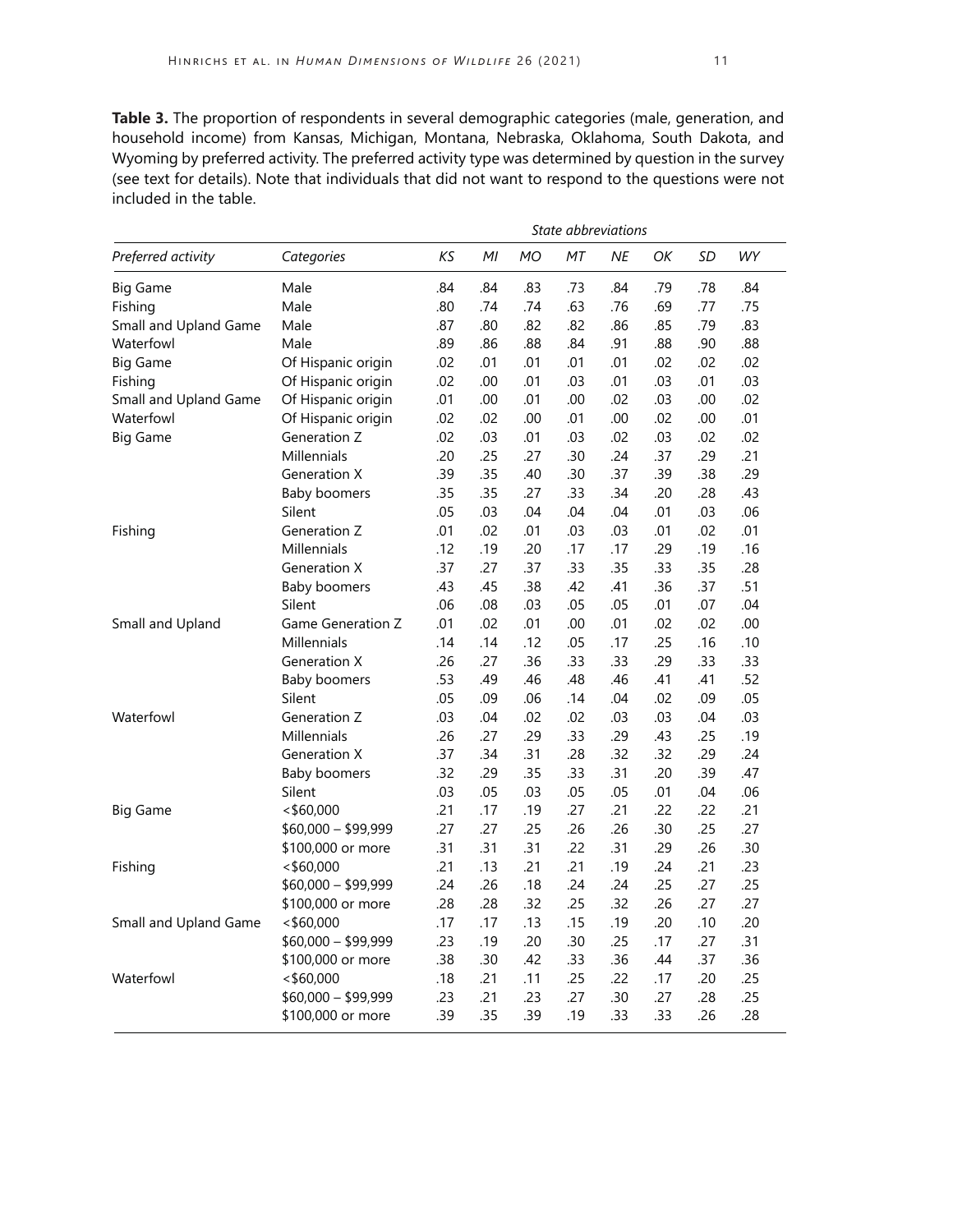| <b>Motivations</b>                         | Factor | Mean (SD) of<br>loading motivation item explained (%) | Variance | McDonald's<br>ω |
|--------------------------------------------|--------|-------------------------------------------------------|----------|-----------------|
|                                            |        |                                                       |          |                 |
| Food motivation                            |        |                                                       | 34       | .83             |
| Obtaining my daily limit or filling my tag | .58    | 2.36(1.24)                                            |          |                 |
| Knowing where my food comes from           | .65    | 3.08(1.42)                                            |          |                 |
| Filling my freezer                         | .90    | 2.58(1.43)                                            |          |                 |
| Eating fish/meat                           | .80    | 3.34(1.30)                                            |          |                 |
| Nature                                     |        |                                                       | 26       | .77             |
| Viewing wildlife                           | .66    | 4.18 (.92)                                            |          |                 |
| Connecting with nature                     | .86    | 4.21 (.93)                                            |          |                 |
| Spending time outdoors                     | .66    | 4.60(0.65)                                            |          |                 |
| Challenge                                  |        |                                                       | 24       | .73             |
| Harvesting a trophy                        | .58    | 2.36(1.24)                                            |          |                 |
| Being an expert                            | .68    | 3.03(1.35)                                            |          |                 |
| Using skills and equipment                 | .59    | 3.81(1.10)                                            |          |                 |
| Challenging hunt or fight                  | .57    | 3.66(1.15)                                            |          |                 |
| Social                                     |        |                                                       | 15       | .62             |
| Teaching someone to hunt or fish           | .87    | 3.69(1.18)                                            |          |                 |
| Spending time with friends and family      | .46    | 4.27(.95)                                             |          |                 |

**Table 4.** Results of the exploratory factory analysis with promax rotation of respondents from eight states in the U.S. The order of the motivation factors begin with the factor that explained the most variance.

#### *Exploratory Factor Analysis*

Our initial EFA revealed four motivation factors. In this model, one motivation item, "being alone," was not well discriminated among factors, so it was removed from the model. After removal, a four-factor solution (nature, social, food, challenge) was still the most appropriate number of factors (**Table 4**). Overall, model fit was acceptable (χ<sup>2</sup> = 322.51; Tucker Lewis Index = .954; RMSEA = .047).

#### *Comparing Activity Type and States*

Results of the ANOVA indicated that hunter and angler motivations were different (*p* < .01) among activity type and state of residence (**Table 5**). The effect sizes for state of residence were negligible for all motivation factors ( $\eta_p^2$  < .01). Given the relatively small relationship between state of residence and differences in motivations, we aggregated activity types across states and did not conduct a multiple comparison analysis among states. However, we observed larger effect sizes for relationships between some but not all motivation factors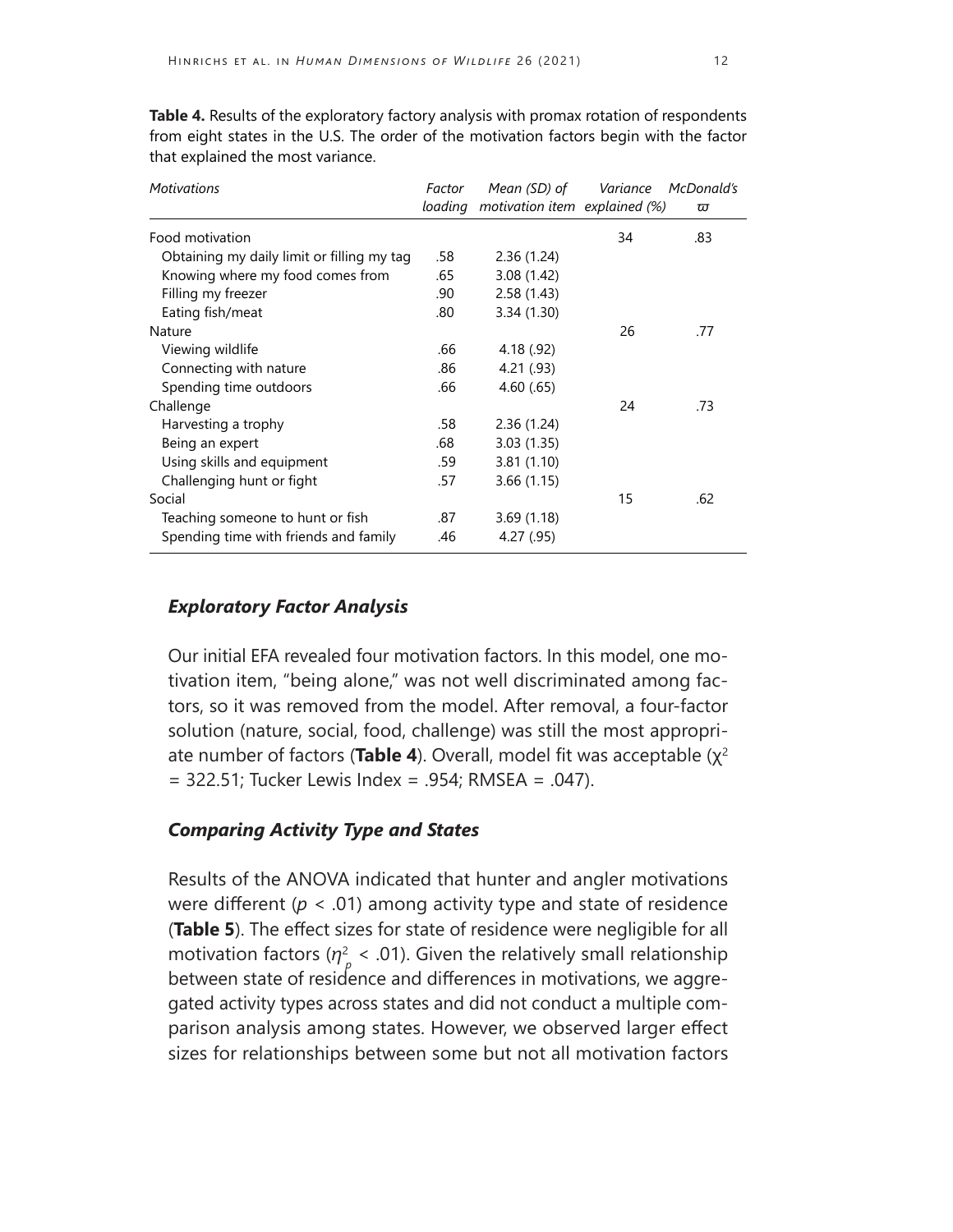**Table 5.** Results of analysis of variance and partial eta squared (e.g., effect size) values for model variables by activity types among activity and state for respondents who completed a survey in eight states in the U.S. The preferred activity type was determined by question in the survey (see text for details).

| Term             | df    | Sum of<br>square | Mean<br>square | F-value | p-value | Partial eta<br>squared |
|------------------|-------|------------------|----------------|---------|---------|------------------------|
| Challenge        |       |                  |                |         |         |                        |
| Activity         | 3     | 1762.0           | 587.0          | 338.0   | < .001  | $.030*$                |
| State            | 7     | 181.0            | 25.8           | 14.9    | < .001  | .003                   |
| <b>Residuals</b> | 32429 | 56396.0          | 1.7            |         |         |                        |
| Food motivation  |       |                  |                |         |         |                        |
| Activity         | 3     | 9317.0           | 3106.0         | 1854.0  | < .001  | $.146***$              |
| State            | 7     | 323.0            | 46.2           | 27.6    | < 0.001 | .006                   |
| <b>Residuals</b> | 32421 | 54318.0          | 1.7            |         |         |                        |
| Social           |       |                  |                |         |         |                        |
| Activity         | 3     | 181.0            | 6.4            | 49.6    | < .001  | .009                   |
| State            | 7     | 5.9              | 7.3            | 6.0     | < 0.001 | .003                   |
| <b>Residuals</b> | 16219 | 19761.0          | 1.2            |         |         |                        |
| Nature           |       |                  |                |         |         |                        |
| Activity         | 3     | 204.0            | 68.0           | 92.2    | < .001  | $.011*$                |
| State            | 7     | 36.8             | 5.3            | 7.1     | < 0.001 | .002                   |
| <b>Residuals</b> | 24307 | 17935.0          | .7             |         |         |                        |

Partial eta squared values <.01 are negligible, .01 to .05 are small\*, .06 to .13 are medium\*\*, and >.14 are considered large\*\*\*.

and preferred activity types (**Tables 6 and 7**). Among activity types, the social ( $\eta_{\rho}^2$   $<$  .01) motivation factor had a negligible effect size and differences among the activity types was minimal. Differences among activity types within the challenge ( $\eta_{p}^{2}$  = .03) and nature ( $\eta_{p}^{2}$  = .01) motivation factors were small, as were any individual comparisons of activity types. Nature was the greatest motivation factor for all activity types (mean >4) and there were only minimal differences by activity types. Differences between activity types for the food motivation factor had a large effect size  $(\eta^2)$  = .15). The largest differences in the food motivation was observed between big game hunters and anglers, followed by medium differences between big game hunters and small and upland game hunters, as well as big game hunters and waterfowl hunters (Table 7).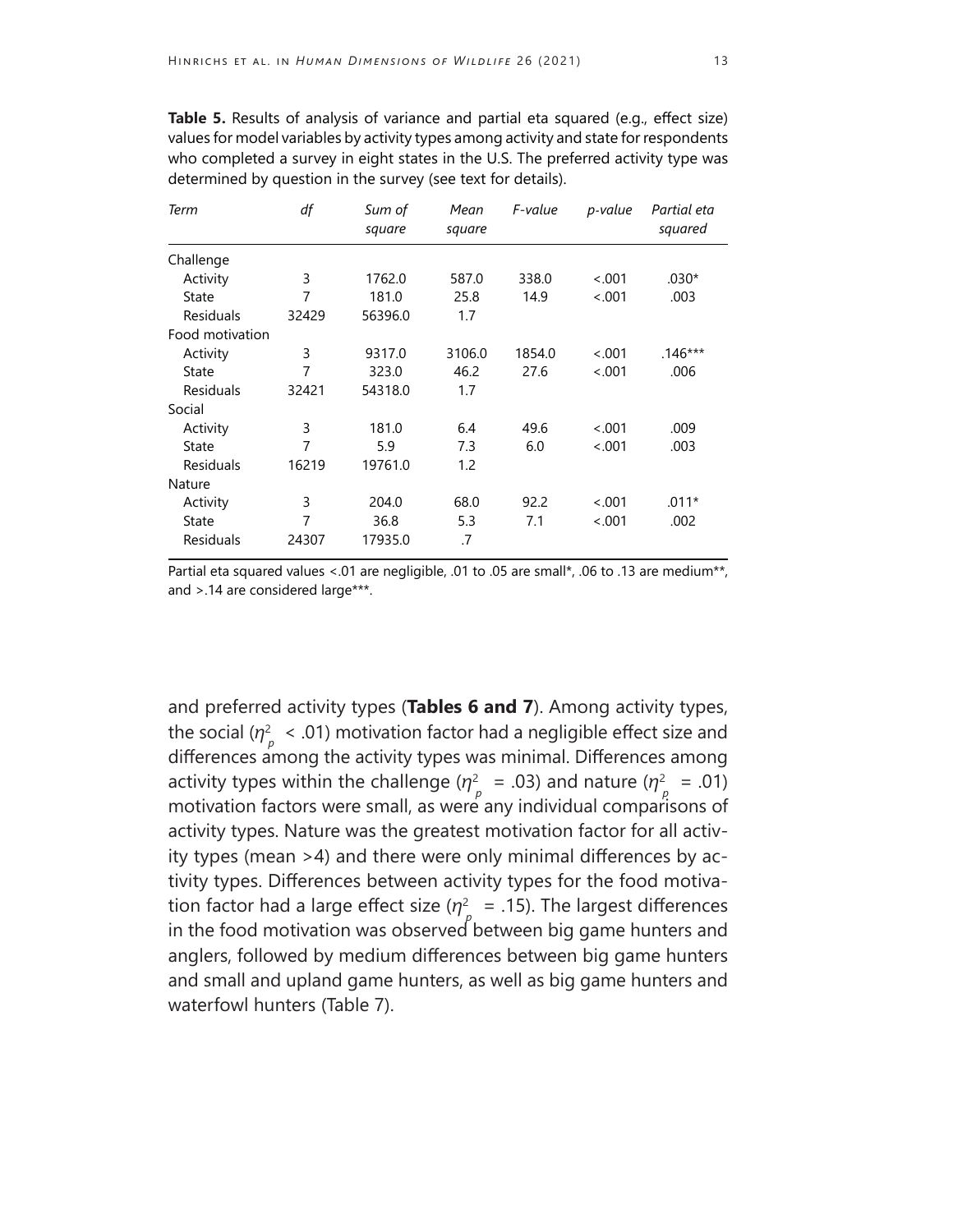**Table 6.**Mean (SD) of the motivation factors by preferred activity type of respondents from eight states in the U.S. The preferred activity type was determined by question in the survey (see text for details).

|                          |                 | Preferred activity |                                 |            |  |  |  |  |  |
|--------------------------|-----------------|--------------------|---------------------------------|------------|--|--|--|--|--|
| <b>Motivation factor</b> | <b>Big Game</b> | Fishing            | Small and<br><b>Upland Game</b> | Waterfowl  |  |  |  |  |  |
| Challenge                | 3.44 (1.28)     | 3.03(1.32)         | 2.82(1.39)                      | 3.33(1.37) |  |  |  |  |  |
| Food                     | 3.47 (1.28)     | 2.30(1.33)         | 2.39(1.29)                      | 2.63(1.29) |  |  |  |  |  |
| Nature                   | 4.42(.81)       | 4.24(.91)          | 4.20(0.93)                      | 4.38(.80)  |  |  |  |  |  |
| Social                   | $3.99(1.12)$ 3  | .93(1.09)          | 3.82(1.20)                      | 4.20(1.01) |  |  |  |  |  |

**Table 7.** Multiple comparison of estimated marginal means for contrasts of motivations by activity type.

| Contrast                                          | Estimated<br>difference | df    | t ratio  | Adjust<br>p-value | Cohen's<br>d |
|---------------------------------------------------|-------------------------|-------|----------|-------------------|--------------|
| Food                                              |                         |       |          |                   |              |
| Big Game Hunting - Fishing                        | 1.16                    | 32421 | 68.10    | < .001            | .76          |
| Big Game Hunting - Small and Upland Game Hunting  | 1.03                    | 32421 | 44.39    | < .001            | .49          |
| Big Game Hunting - Waterfowl Hunting              | .83                     | 32421 | 37.42    | < .001            | .42          |
| Fishing - Small and Upland Game Hunting           | $-.13$                  | 32421 | $-5.52$  | < .001            | $-.06$       |
| Fishing - Waterfowl Hunting                       | $-.33$                  | 32421 | $-14.34$ | < .001            | $-.16$       |
| Small and Upland Game Hunting - Waterfowl Hunting | $-.20$                  | 32421 | $-7.12$  | < .001            | $-.08$       |
| Nature                                            |                         |       |          |                   |              |
| Big Game Hunting – Fishing                        | .17                     | 24307 | 13.28    | < .001            | .17          |
| Big Game Hunting - Small and Upland Game Hunting  | .21                     | 24307 | 11.63    | < .001            | .15          |
| Big Game Hunting - Waterfowl Hunting              | .03                     | 24307 | 1.87     | .243              | .02          |
| Fishing - Small and Upland Game Hunting           | .03                     | 24307 | 1.81     | .269              | .02          |
| Fishing - Waterfowl Hunting                       | $-.14$                  | 24307 | $-8.04$  | < .001            | $-.10$       |
| Small and Upland Game Hunting - Waterfowl Hunting | $-.18$                  | 24307 | $-8.22$  | < .001            | $-.11$       |
| Challenge                                         |                         |       |          |                   |              |
| Big Game Hunting - Fishing                        | .42                     | 32429 | 24.03    | < .001            | .27          |
| Big Game Hunting - Small and Upland Game Hunting  | .62                     | 32429 | 26.3     | 5 < .001          | .29          |
| Big Game Hunting - Waterfowl Hunting              | .15                     | 32429 | 6.63     | < .001            | .07          |
| Fishing - Small and Upland Game Hunting           | .21                     | 32429 | 8.40     | < .001            | .09          |
| Fishing - Waterfowl Hunting                       | $-.27$                  | 32429 | $-11.42$ | < .001            | $-.13$       |
| Small and Upland Game Hunting - Waterfowl Hunting | $-.47$                  | 32429 | $-16.71$ | < .001            | $-.19$       |
| Social                                            |                         |       |          |                   |              |
| Big Game Hunting - Fishing                        | .07                     | 16219 | 3.21     | .007              | .05          |
| Big Game Hunting - Small and Upland Game Hunting  | .19                     | 16219 | 6.68     | < .001            | .10          |
| Big Game Hunting - Waterfowl Hunting              | $-.18$                  | 16219 | $-6.60$  | < .001            | $-.10$       |
| Fishing - Small and Upland Game Hunting           | .12                     | 16219 | 4.18     | < .001            | .07          |
| Fishing - Waterfowl Hunting                       | $-.24$                  | 16219 | $-8.76$  | < .001            | $-.14$       |
| Small and Upland Game Hunting - Waterfowl Hunting | $-.36$                  | 16219 | $-1.87$  | < .001            | $-.17$       |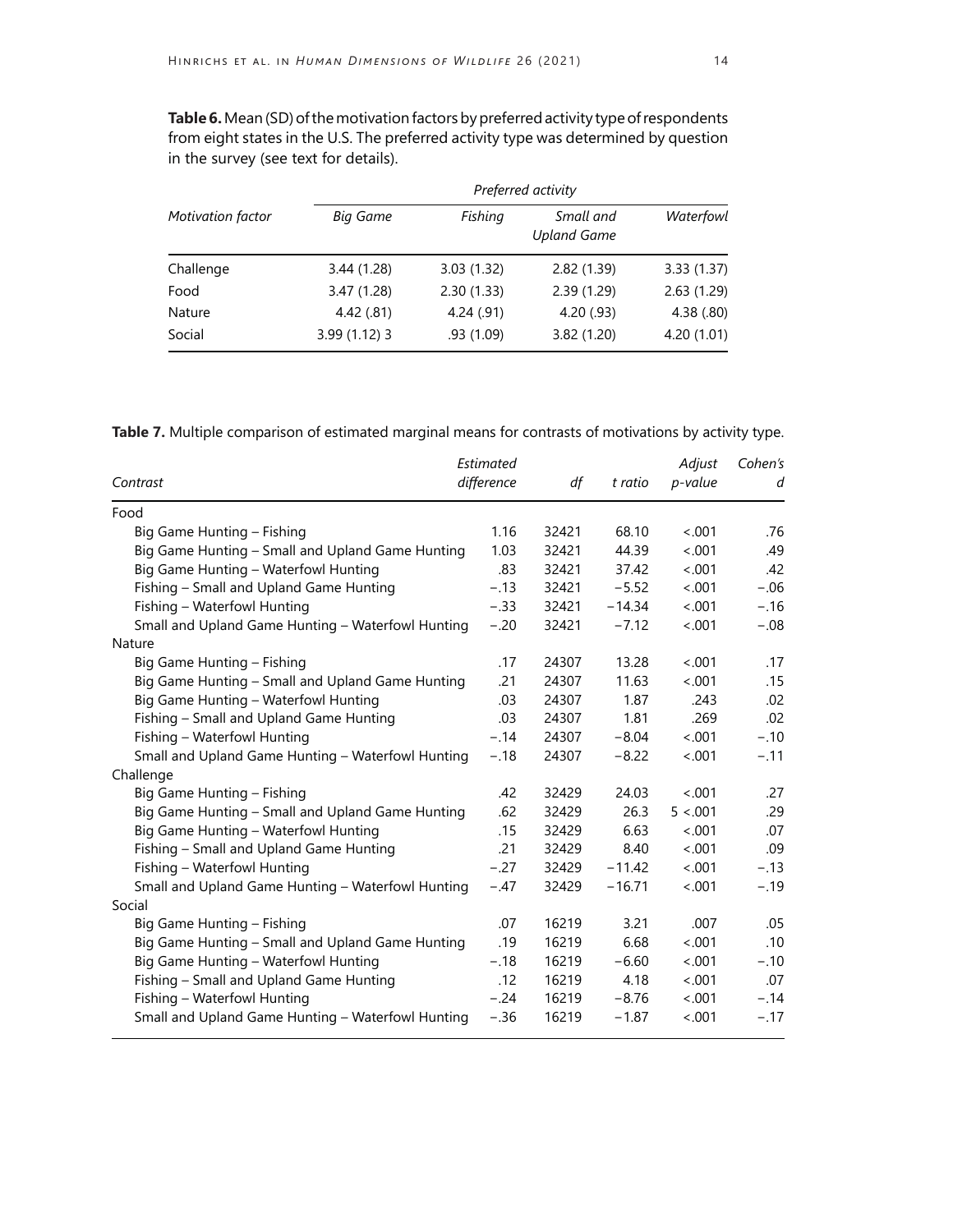#### **Discussion**

Our study is among the first to explicitly test for any differences in motivations among big game hunters, anglers, small and upland game hunters, and waterfowl hunters among multiple states. Previous research on motivations often highlights the importance of motivation factors by wildlife recreationists, but few have ever directly compared motivations using a single survey from a common pool of respondents. Our prediction that motivations (and the variation within) were associated with preferred activity type was supported in some respects, but rejected in others. Overall, our results largely agree with the literature indicating some of the most important motivational factors to hunters and anglers. Motivations related to settings are often cited as important (Hammitt et al., 1989; Hayslette et al., 2001; Schroeder et al., 2018; Vaske et al., 1986). We similarly observed that nature (i.e., setting) was our most important motivational factor for all our activity types. Furthermore, there were only small differences among the activity types. There is substantial evidence that recreational behavior, as well as most other human behavior, is strongly influenced by a social setting (Kennedy, 1974).

Previous research has also highlighted the importance of the social motivational factor (Beardmore et al., 2011; Gigliotti & Metcalf, 2016; Schroeder et al., 2006), which was also supported by our study. Challenge is another often cited reason for participating in wildlife- based recreation, particularly among those trying to hone skills such as trophy hunters (Bhandari et al., 2006; Darimont et al., 2017; Hayslette et al., 2001; Stedman et al., 2008). We observed that the challenge motivation factor was one of the least important motivation factors we assessed. Although this factor was ranked lower, we observed only small differences among the activity types. Overall, our results indicated a strong similarity in the strength and rank order of motivation factors among activity groups and agreement with other published studies.

The greatest difference observed among the activity types was for the food motivation factor. Anglers, small and upland game hunters, and waterfowl hunters similarly ranked the food motivations consistently lower among the other motivation factors. Big game hunters ranked food motivations slightly greater than challenge. Literature on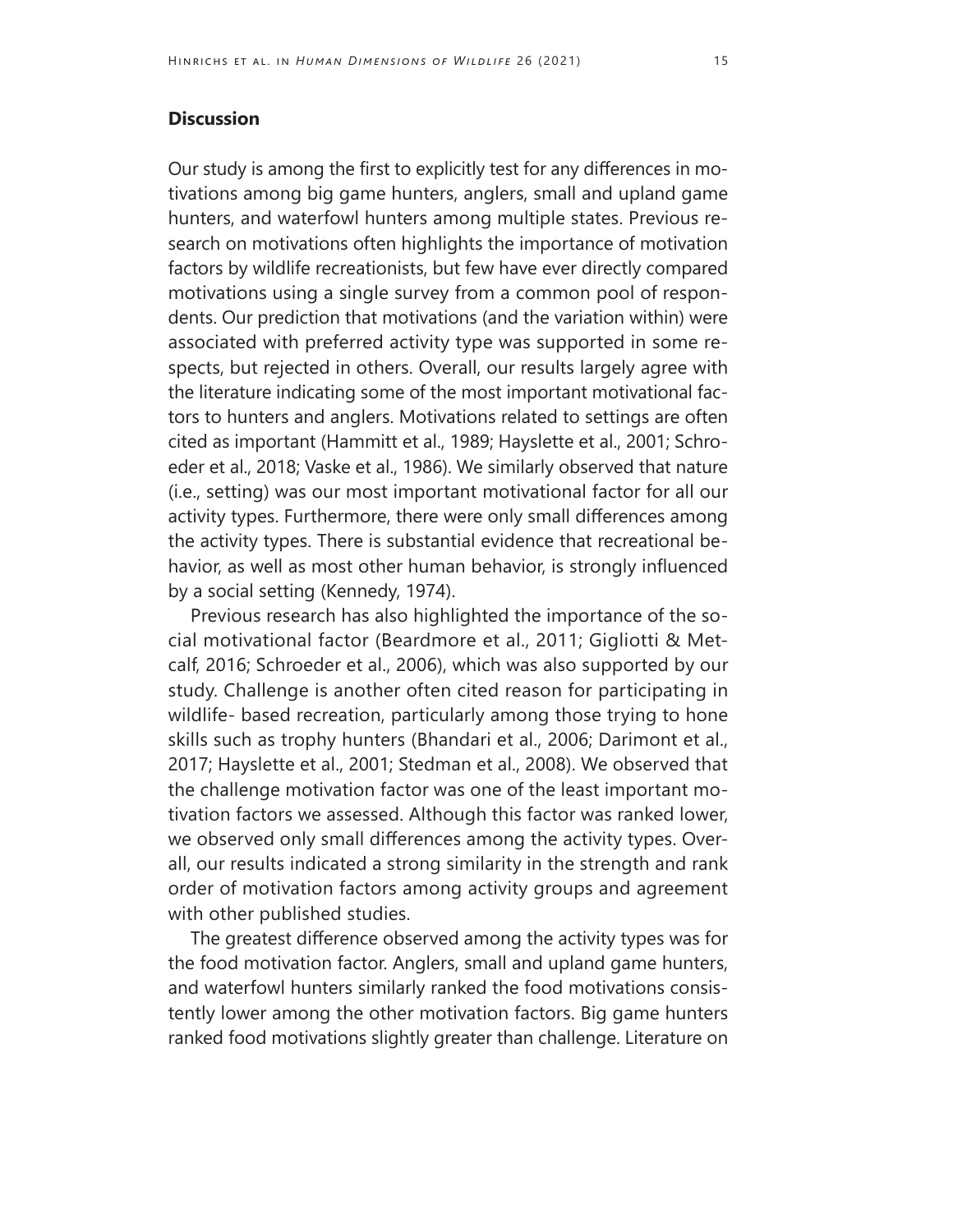big game hunter motivations often indicates that food motivations are ranked relatively high (Black et al., 2018; Gigliotti & Metcalf, 2016; Shrestha & Burns, 2011). Initial research on the role of connecting conservation to local foods movements could potentially generate greater relevancy of wildlife management and conservation through expansion of social networks among individuals supporting wildlife-based recreation, and this warrants further study (Stedman et al., 2017).

Contrary to our prediction, we observed little difference among states in the motivations to participate in hunting and fishing. In other words, the nature motivation did not differ whether the participant was in Montana, Michigan, or Oklahoma; this factor was similarly expressed by individuals in all those states. The similarity in motivations across the states in this study suggests that there may be a universality in motivations across the country. We consistently observed that the nature and social motivations were the most important, followed by challenge and food (except among big game hunters, as discussed earlier). However, we only studied a relatively small subset of states and it is possible that we could have identified differences by including more states in our analyses. Nonetheless, our study spanned more than 2000 miles and it seems likely that our assessment would have likely captured geographic variation in motivations if it was present. It is possible that state of residence may be too coarse and not the proper geographic scale for identifying cultural differences in motivations, as differences might be greater within states than across states. Future studies should compare hunting and fishing motivations from more regions of the U.S. and attempt to identify geographic scales that minimize within-group differences in motivations, if they exist.

A few other caveats should be noted to understand the generalizability of our results. Although we had more than 7,000 respondents, this was only 10% of who we intended to survey. Our assessments did not indicate that there was a potential nonresponse bias, but we had few female respondents, respondents of color, and younger participants (i.e., Generation Z). Although our respondents do largely reflect the demographic makeup of hunters and anglers in the country (U.S. Fish and Wildlife Service, 2018), research has indicated that these groups do vary in motivations to hunt and fish from "traditional" hunters and anglers (Adams & Steen, 1997; Angus, 1995; Keogh George, 2016; Larson et al., 2014; Ryan & Shaw, 2011).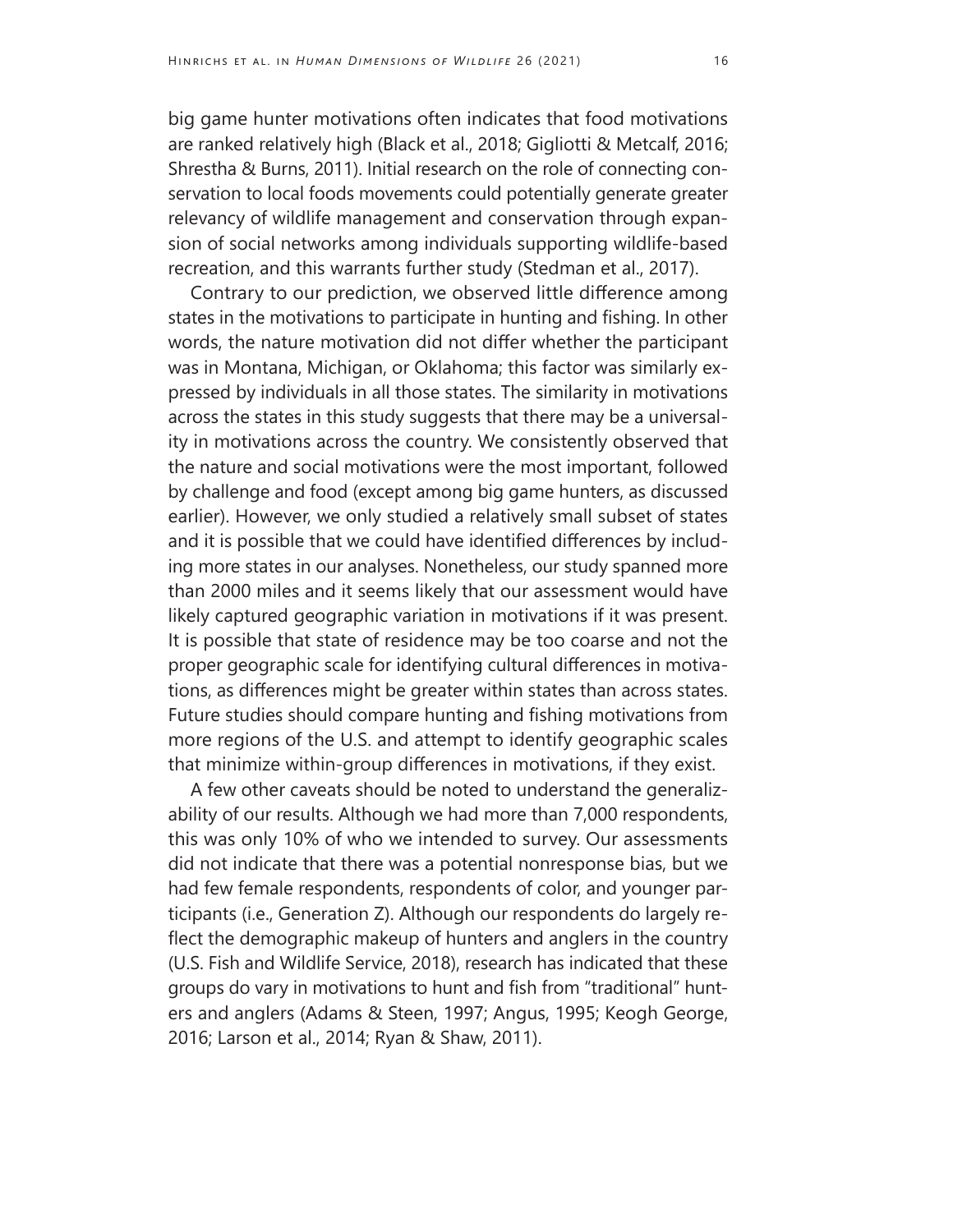We also only tested a relatively narrow band of motivations (Manfredo et al., 1996). The motivations we explored primarily focused on the important factors specifically tied with the act of hunting and fishing (e.g., challenge, eating meat, knowing where their food comes from). Perhaps exploring a greater range of motivational items (e.g., learning, exploration, introspection, tradition), such as those from the Recreation Experience Preference Scales (REP; Manfredo et al., 1996), may have indicated more nuanced differences among states or activity types. Similarly, we assessed broad categories of preferred wildlife recreation activity types, which did not preclude respondents from partaking in multiple activity types (many did). Restructuring how we categorized participants into the activity types may have indicated different relationships. Furthermore, within each activity type, there is a gradient in how important the activity is to individuals (i.e., recreational identity, specialization), which has been shown to influence motivations (Lee et al., 2007; Manning, 2011; McFarlane, 1994). Despite these caveats, our study provides a direct comparison of wildlife-based recreational activities and state of residence that provides the background to assess other differences in motivations and how universal recreational motivations are among wildlife recreationists.

Hunting and fishing is a global phenomenon with almost every human culture having roots in this activity (Megarry, 1995; Peterson et al., 2011). The broad universality of motivations, as indicated in this study, may indicate ultimate (i.e., evolutionary) reasons why there might not be much variation across states and activity types. Despite potential cultural differences across space, hunting (including its motivations) may have evolved to provide a few core benefits to male hunters (Gurven et al., 2009; Lee & DeVore, 1968; Liebenberg, 2008). For example, the achievement or challenge factor has been suggested to be important during mate selection (Lee & DeVore, 1968). Furthermore, evolutionary anthropologists suggest that males hunt to provision oneself and family, and those expected to return meat (i.e., the food motivation factor) and maintain coalitions with other males (i.e., social; Gurven et al., 2009).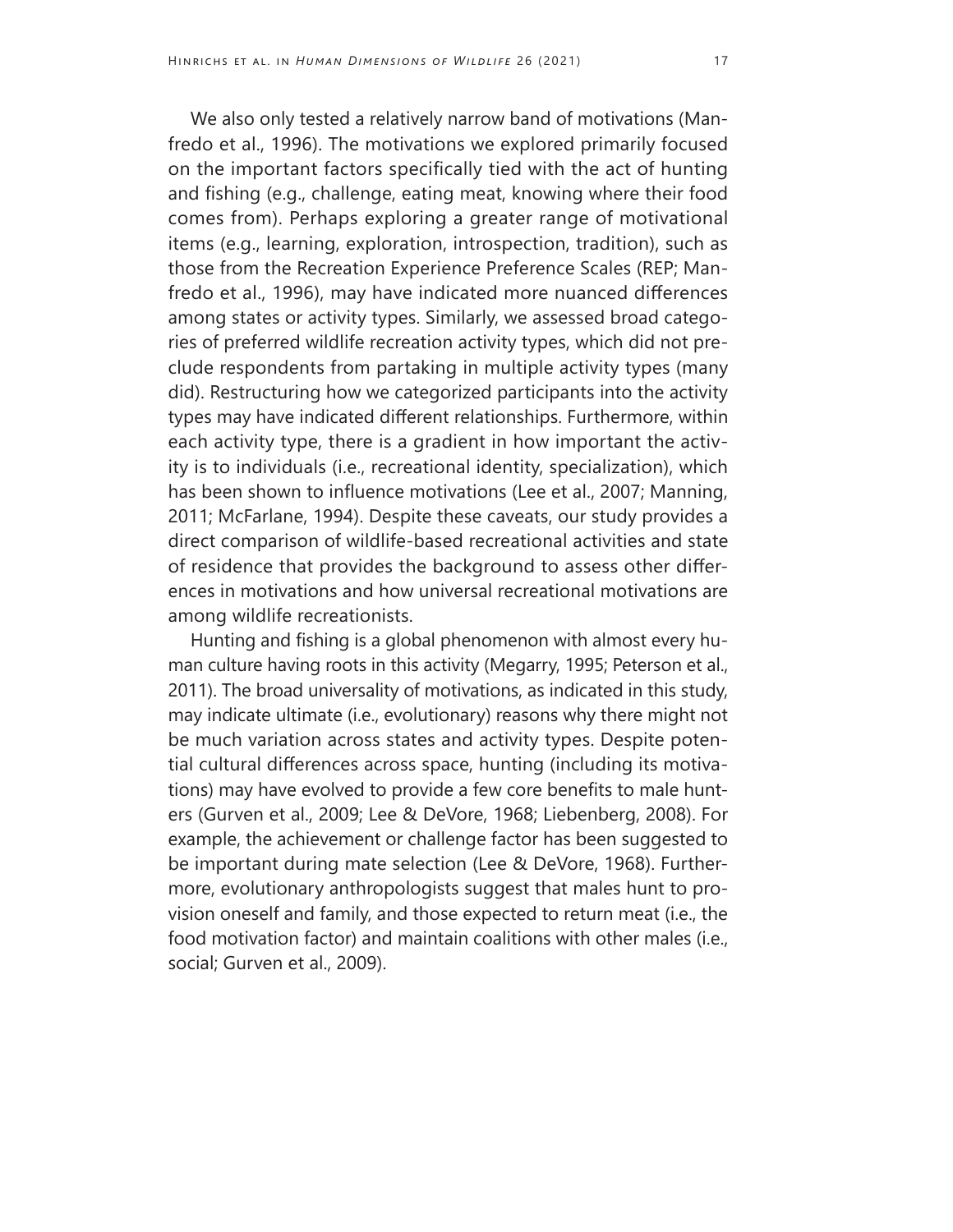#### *Management Implications*

Motivations have been an important focus of study in leisure studies and been linked to other import concepts linked to participation such as constraints, specialization, and satisfaction. Results from this study indicate a potential avenue to recruit new hunters. As opposed to the other activity types, the successful result of a big game hunt provides a relatively large quantity of meat and can be viewed as an important source of subsistence (Arnett & Southwick, 2015), indicating a potential avenue to draw interest in big game hunting. More individuals in the U.S. are interested in obtaining a sustainable, natural, and local form of meat (Goguen & Riley, 2020). The "locavore movement" provides an opportunity for agencies and NGOs to highlight the importance of locally and ethically sourced meat in the recruitment of new hunters (Larson et al., 2014) and among urbanites who may view hunting less favorably (Wilkins et al., 2019). Agencies, in collaboration with NGOs and industry, may want to market and promote programs that teach an individual how to properly butcher and cook a variety of wild game. Programs such as 'From Field to Plate' ([https://from](https://fromfieldtoplate.com)[fieldtoplate.com](https://fromfieldtoplate.com) ) and 'Field to Fork' ( [https://www.qdma.com/recruit/](https://www.qdma.com/recruit/field-to-fork) [field-to-fork](https://www.qdma.com/recruit/field-to-fork)) have been successful in targeting individuals who have never hunted but want locally sourced food.

Other than the influence of acquiring meat by big game hunters, this study indicated that there are few differences in motivations among participants who prefer different types of wildlife-based recreation. Furthermore, there was a lack of differences among participants from different states. The similarities observed among activity types and states of residence suggest a universality in hunting and fishing-related motivations, which has some important management implications. If the major goals of participants in wildlife-based recreation are similar, then strategies could be developed to increase the relevancy of one type of wildlife-based recreational activity to another. Marketing and communication strategies could be developed that highlight the role of nature and social motivations, and used for encouraging participation in alternative or substitute activities. Agencies, NGOs, and other stakeholders currently invest significant resources in the R3 of hunters and anglers (Larson et al., 2014), and the ability to simplify messages and strategies holds promise. Given that there are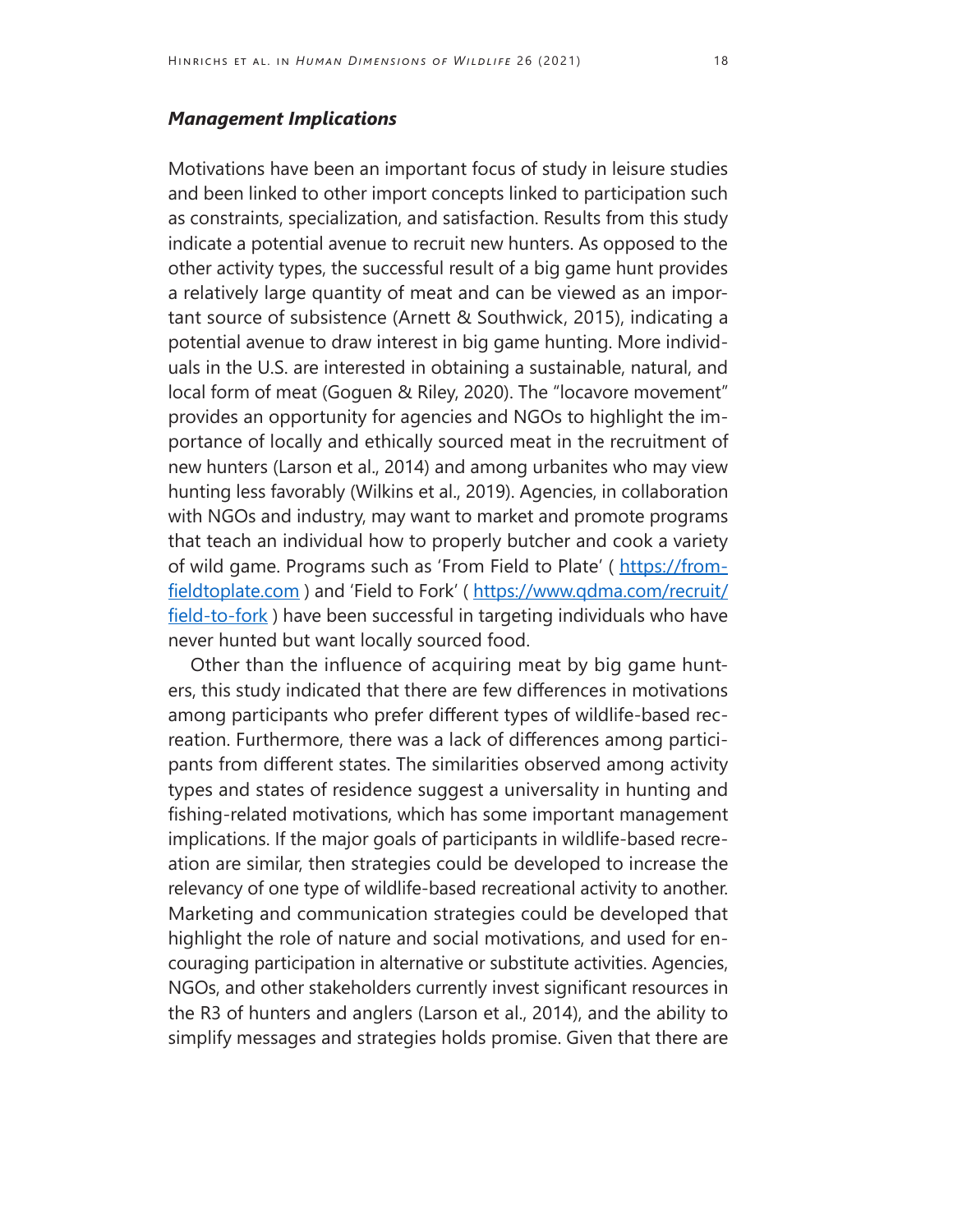relatively few differences among states and activity types, outreach appealing to the core motivations of hunters and anglers could be used similarly in Montana, Michigan, or Oklahoma, thereby increasing efficiency of larger outreach campaigns. Furthermore, the National R3 Plan to increase more hunters and shooting sports participants, especially among non-traditional audiences (Council to Advance Hunting and the Shooting Sports, 2016), may be simplified by developing broad campaigns that appeal to the motivations of hunters and anglers throughout the country. Agencies, NGOs, and other stakeholders could collaborate and provide cohesive, targeted campaigns that are transmissible among states and activities, instead of developing individual marketing and education campaigns for each state or wildlife-based recreational activity. Fewer and broader campaigns could be used to target regions and be more efficient in the use resources, while still effectively reaching intended audiences.

Although the potential for broad strategies to encourage adoption of other wildlife- based recreational activities exists, many agencies and NGOs have been encouraging anglers to try hunting and hunters to engage in angling for decades. A participant already engaging in a wildlife-based activity is seen as a "low-hanging fruit" that can be encouraged to participate in complementary activities. In reality, few wildlife-based recreationists actually transition between the two activities (Hinrichs et al., 2020). Substitutability in leisure activities has been defined as the interchangeability of recreation activities in satisfying participants' motives, needs, wishes, and desires (Hendee & Burdge, 1974). If there are few differences in the reasons that wildlife-based recreationists participate in an activity (i.e., motives), as suggested in our study, then further research should focus on what influences individuals to engage in one recreational activity over another (Needham & Vaske, 2013). Theory suggests that only when an alternative activity is perceived as satisfying the needs and providing the outcomes equivalent to the original activity, can it be considered substitutable for the participant (Iso-Ahola, 1980). An activity should be considered an alternative or a complement, but not a substitute, if a replacement does not provide the same benefits as the original (Shelby & Vaske, 1991). As recommended by Brunson and Shelby (1993) and Ditton and Sutton (2004), there continues to be a need to integrate recreation substitutability, leisure motivations, and constraints to leisure research.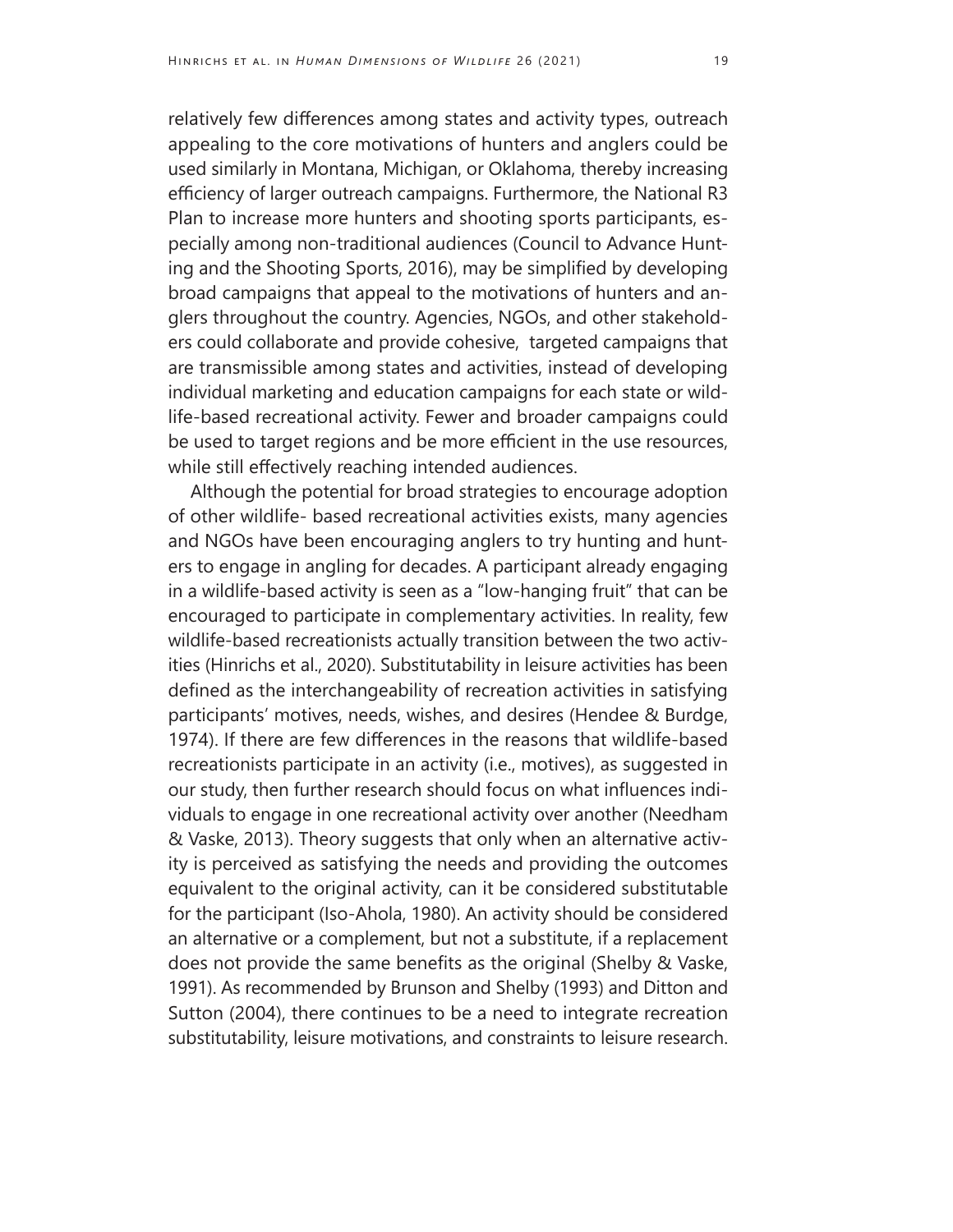Understanding why individuals choose to prefer and engage in one form of wildlife-based recreation over another will be essential for increasing the stakeholder base (both traditional users and non-traditional users) for wildlife conservation and management.

**Acknowledgments** We thank all the managers for their input on the questionnaire and helping provide contact information from the participating states: T. Bidrowski from Kansas Department of Wildlife, Parks, and Tourism; B. Avers from Michigan Department of Natural Resources; A. Raedeke from Missouri Department of Conservation; J. Hansen from Montana Fish, Wildlife & Parks; C. Jager from Oklahoma Department of Wildlife Conservation; R. Murano from South Dakota Game, Fish, & Parks; and N. Huck from Wyoming Game and Fish. We thank all respondents who completed our questionnaires. This project was funded by Federal Aid in Wildlife Restoration Projects W-123-R, administered by the Nebraska Game and Parks Commission (NGPC). CJC was supported by Hatch funds through the Agricultural Research Division at the University of Nebraska-Lincoln and from Federal Aid in Wildlife Restoration project W-120-T, administered by the NGPC. We thank the Associate Editor and anonymous reviewers for their contributions that greatly improved this manuscript. University of Nebraska-Lincoln's Office of Institutional Review Board (IRB Approval # 20160215880 EX) approved the final survey instrument and protocols.

**Funding** This work was supported by the Nebraska Game and Parks Commission [W-123-R]; U.S. Fish and Wildlife Service [W-123-R].

#### **References**

- Adams, C. E., & Steen, S. J. (1997). Texas females who hunt. *Wildlife Society Bulletin*, 25(4):796–802.
- American Association for Public Opinion Research. (2016). *Standard Definitions: Final Dispositions of Case Codes and Outcome Rates for Surveys.* (9th ed.). AAPOR.
- Angus, S. (1995). Women in natural resources: Stimulating thinking about motivations and needs. *Wildlife Society Bulletin*, *23*(4), 579–582.
- Armstrong, J. S., & Overton, T. S. (1977). Estimating nonresponse bias in mail surveys. *Journal of Marketing Research*, *14*(3), 396–402. [https://doi.](https://doi.org/10.1177/002224377701400320) [org/10.1177/002224377701400320](https://doi.org/10.1177/002224377701400320)
- Arnett, E. B., & Southwick, R. (2015). Economic and social benefits of hunting in North America. *International Journal of Environmental Studies*, *72*(5), 734–745. <https://doi.org/10.1080/00207233. 2015.1033944>
- Beardmore, B., Haider, W., Hunt, L. M., & Arlinghaus, R. (2011). The importance of trip context for determining primary angler motivations: Are more specialized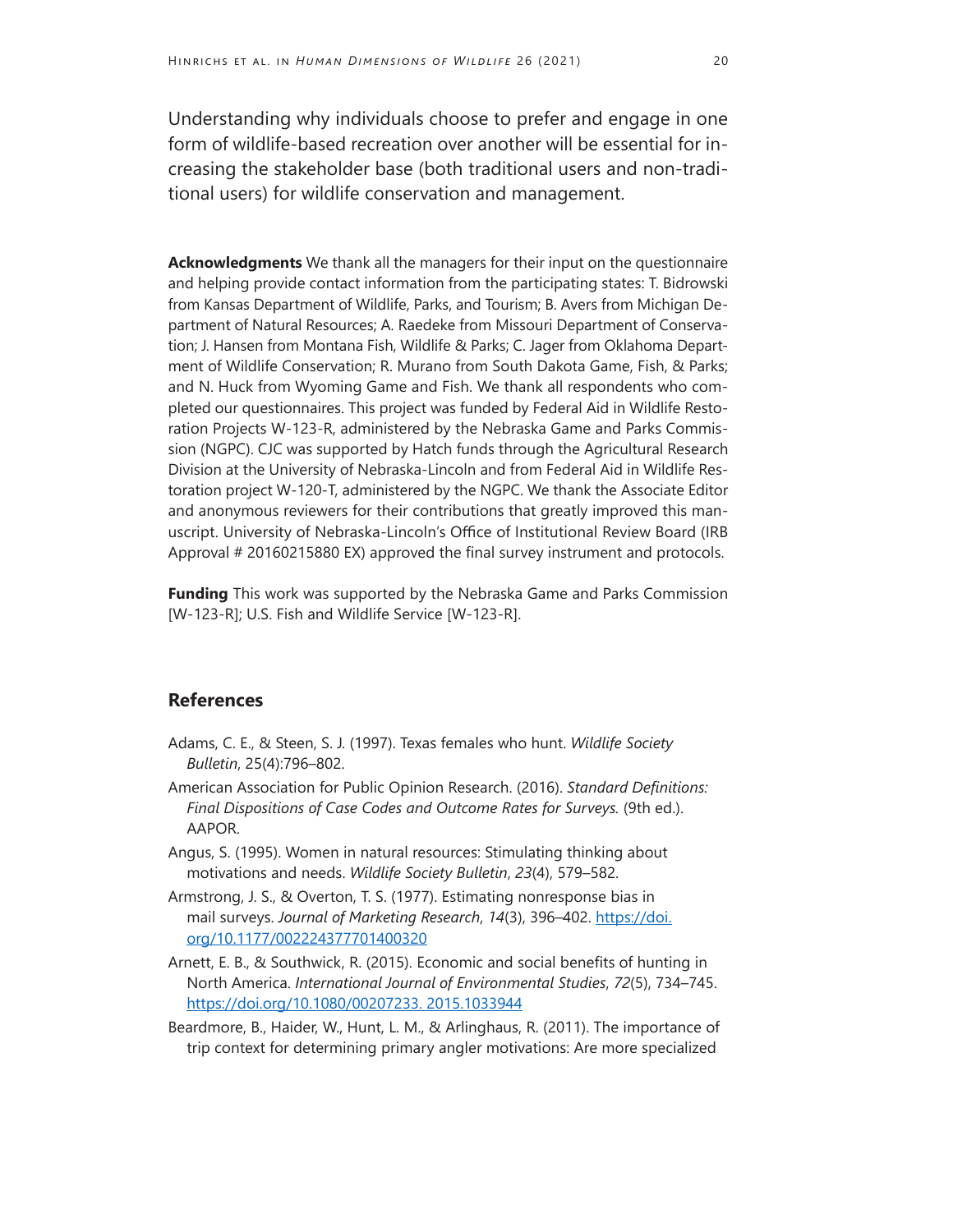anglers more catch-oriented than previously believed? *North American Journal of Fisheries Management*, *31*(5), 861–879. https://doi.org/10.1080/02755947.20 11.629855

- Ben-Shachar, M. S., Makowski, D., & Lüdecke, D. (2020). *Compute and interpret indices of effect size*. *CRAN*. <https://github.com/easystats/effectsize>
- Bhandari, P., Stedman, R. C., Luloff, A., Finley, J. C., & Diefenbach, D. R. (2006). Effort versus motivation: Factors affecting antlered and antlerless deer harvest success in Pennsylvania. *Human Dimensions of Wildlife*, *11*(6), 423–436. [https://](https://doi.org/10.1080/10871200600984422) [doi.org/10.1080/10871200600984422](https://doi.org/10.1080/10871200600984422)
- Black, K. E., Jensem, W. F., Newman, R., & Boulanger, J. R. (2018). Motivations and satisfaction of North Dakota deer hunters during a temporal decline in deer populations. *Human Wildlife Interactions*, *12*(3), 427–443.
- Brunson, M. W., & Shelby, B. (1993). Recreation substitutability: A research agenda. *Leisure Sciences*, *15*(1), 67–74. <https://doi.org/10.1080/01490409309513187>
- Burkett, E., & Winkler, R. (2019). *Women are helping offset Wisconsin's gradual decline in fishing*. Michigan Technological University. [https://digitalcommons.](https://digitalcommons.mtu.edu/michigantech-p/519) [mtu.edu/michigantech-p/519](https://digitalcommons.mtu.edu/michigantech-p/519)
- Carlsson, G., & Karlsson, K. (1970). Age, cohorts and the generation of generations. *American Sociological Review*, *35*(4), 710–718. [https://doi.](https://doi.org/10.2307/2093946) [org/10.2307/2093946](https://doi.org/10.2307/2093946)
- Cohen, J. (2013). *Statistical power analysis for the behavioral sciences*. Academic Press.
- Cohen, J., Cohen, P., West, S. G., & Aiken, L. S. (2013). *Applied multiple regression/ correlation analysis for the behavioral sciences*. Routledge.
- Council to Advance Hunting and the Shooting Sports. (2016). *National hunting and shooting sports action plan: Strategies for recruiting, retaining, and reactivating hunting and shooting sports participants*.
- Darimont, C. T., Codding, B. F., & Hawkes, K. (2017). Why men trophy hunt. *Biology Letters*, *13*(3), 20160909.<https://doi.org/10.1098/rsbl.2016.0909>
- Decker, D. J., Brown, T. L., & Gutierrez, R. J. (1980). Further insights into the multiple-satisfactions approach for hunter management. *Wildlife Society Bulletin*, *8*(4), 323–331.
- Decker, D. J., & Connelly, N. A. (1989). Motivations for deer hunting: Implications for antlerless deer harvest as a management tool. *Wildlife Society Bulletin*, *17*(4), 455–463.
- DeVellis, R. F. (2016). *Scale development: Theory and Applications* (Vol. 26). Sage Publications.
- Dillman, D. A., Smyth, J. D., & Christian, L. M. (2014). *Internet, phone, mail, and mixed-mode surveys: The tailored design method*. John Wiley and Sons.
- Dimock, M. (2018). Defining generations: Where Millennials end and post-Millennials begin. *Pew Research Center*, *1*. Ditton, R. B., & Sutton, S. G. (2004). Substitutability in recreational fishing. *Human Dimensions of Wildlife*, *9*(2), 87– 102.<https://doi.org/10.1080/10871200490441748>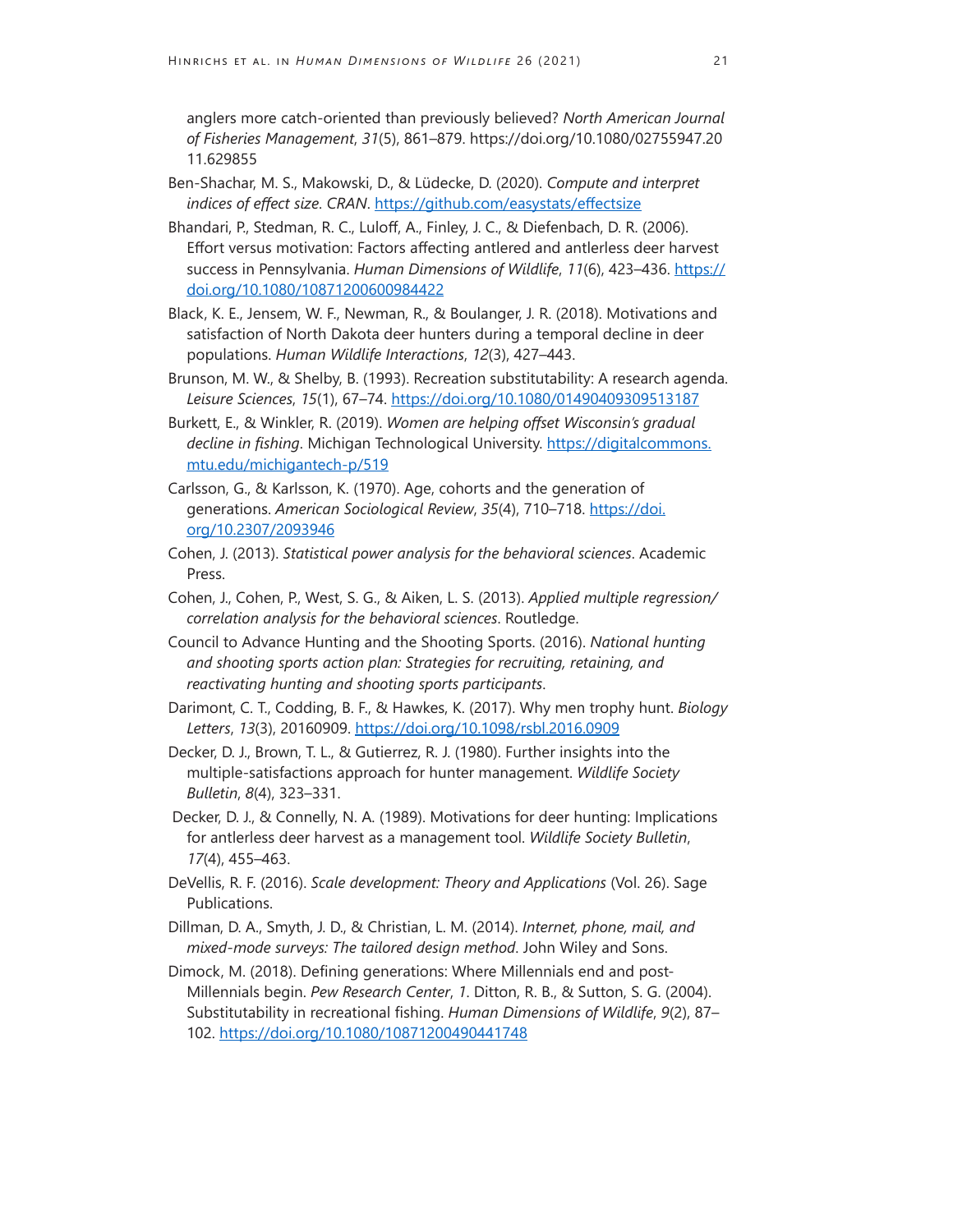- Dunn, T. J., Baguley, T., & Brunsden, V. (2014). From alpha to omega: A practical solution to the pervasive problem of internal consistency estimation. *British Journal of Psychology*, *105*(3), 399–412. <https://doi.org/10.1111/bjop.12046>
- Ebeling-Schuld, A. M., & Darimont, C. T. (2017). Online hunting forums identify achievement as prominent among multiple satisfactions. *Wildlife Society Bulletin*, *41*(3), 523–529. https://doi.org/ 10.1002/wsb.796
- Enck, J. W., Decker, D. J., & Brown, T. L. (2000). Status of hunter recruitment and retention in the United States. *Wildlife Society Bulletin*, *28*(4), 817–824.
- Enck, J. W., Swift, B. L., & Decker, D. J. (1993). Reasons for decline in duck hunting: Insights from New York. *Wildlife Society Bulletin*, *21*(1), 10–21.
- Field, A. (2013). *Discovering Statistics Using IBM SPSS statistics*. Sage.
- Finn, K. L., & Loomis, D. K. (2001). The importance of catch motives to recreational anglers: The effects of catch satiation and deprivation. *Human Dimensions of Wildlife*, *6*(3), 173–187. <https://doi.org/10.1080/108712001753461275>
- Funder, D. C., & Ozer, D. J. (2019). Evaluating effect size in psychological research: Sense and nonsense. *Advances in Methods and Practices in Psychological Science*, *2*(2), 156–168.<https://doi.org/10.1177/2515245919847202>
- Gigliotti, L. M. (2000). A classification scheme to better understand satisfaction of black hills deer hunters: The role of harvest success. *Human Dimensions of Wildlife*, *5*(1), 32–51. <https://doi.org/10.1080/10871200009359171>
- Gigliotti, L. M., & Metcalf, E. C. (2016). Motivations of female black hills deer hunters. *Human Dimensions of Wildlife*, *21*(4), 371–378. [https://doi.org/10.1080](https://doi.org/10.1080/10871209.2016.1157714) [/10871209.2016.1157714](https://doi.org/10.1080/10871209.2016.1157714)
- Goguen, A. D., & Riley, S. J. (2020). Consumption of wild-harvested meat in society. *Wildlife Society Bulletin*, *44*(3), 553–563. [https://doi.org/10.1002/](https://doi.org/10.1002/wsb.1108) [wsb.1108](https://doi.org/10.1002/wsb.1108)
- Graham, J. M. (2006). Congeneric and (essentially) tau-equivalent estimates of score reliability: What they are and how to use them. *Educational and Psychological Measurement*, *66*(6), 930–944. [https://doi.](https://doi.org/10.1177/0013164406288165) [org/10.1177/0013164406288165](https://doi.org/10.1177/0013164406288165)
- Grams, A. S. (2018). *Motivations, specializations, identities, and constraints associated with hunting in Nebraska*. University of Nebraska-Lincoln.
- Gruntorad, M. P., Lusk, J. J., Vrtiska, M. P., & Chizinski, C. J. (2020). Identifying factors influencing hunter satisfaction across hunting activities in Nebraska. *Human Dimensions of Wildlife*, *25*(3), 215–231. [https://doi.org/10.1080/108712](https://doi.org/10.1080/10871209.2020.1722866) [09.2020.1722866](https://doi.org/10.1080/10871209.2020.1722866)
- Gurven, M., Hill, K., Hames, R., Kameda, T., McDermott, R., Lupo, K., Kiahtipes, C., Ragir, S., Rosas, A., Gurven, M., & Hill, K. (2009). Why do men hunt? A reevaluation of "man the hunter" and the sexual division of labor. *Current Anthropology*, *50*(1), 51–74.<https://doi.org/10.1086/595620>
- Guttery, M. R. (2011). *Ecology and management of a high elevation southern range Greater Sage-Grouse population: Vegetation manipulation, early chick survival, and hunter motivations*. Utah State University. [https://digitalcommons.usu.edu/](https://digitalcommons.usu.edu/etd/842/) [etd/842/](https://digitalcommons.usu.edu/etd/842/)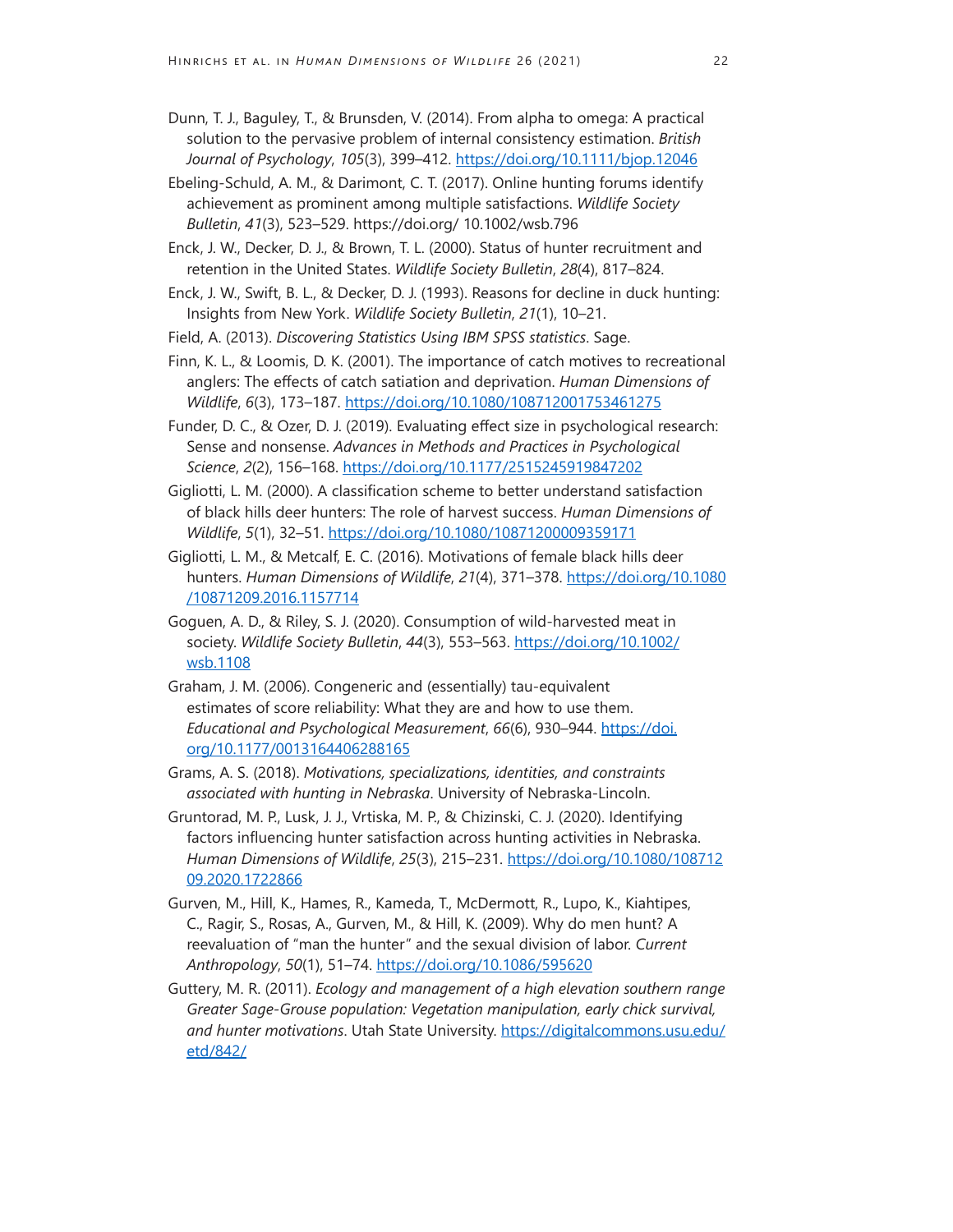- Hammitt, W. E., McDonald, C. D., & Noe, F. P. (1989). Wildlife management: Managing the hunt versus the hunting experience. *Environmental Management*, *13*(4), 503–507.<https://doi.org/10. 1007/BF01867684>
- Hayslette, S. E., Armstrong, J. B., & Mirarchi, R. E. (2001). Mourning dove hunting in Alabama: Motivations, satisfactions, and sociocultural influences. *Human Dimensions of Wildlife*, *6*(2), 81–95. [https://doi.](https://doi.org/10.1080/108712001317151930) [org/10.1080/108712001317151930](https://doi.org/10.1080/108712001317151930)
- Hendee, J. C., & Burdge, R. J. (1974). The substitutability concept: Implications for recreation research and management. *Journal of Leisure Research*, *6*(2), 157– 162.<https://doi.org/10.1080/00222216.1974.11970178>
- Hendee, J. C., Gale, R. P., & Catton, W. R. (1971). A typology of outdoor recreation activity preferences. *Journal of Environmental Education*, *3*(1), 28–34. [https://](https://doi.org/10.1080/00958964. 1971.10801604) [doi.org/10.1080/00958964. 1971.10801604](https://doi.org/10.1080/00958964. 1971.10801604)
- Hinrichs, M. P., Gruntorad, M. P., Nawrocki, J., Vrtiska, M. P., Pegg, M. A., & Chizinski, C. J. (2019). Constraints to waterfowl hunting by hunters and anglers in the central United States. *Wildlife Society Bulletin*.
- Hinrichs, M. P., Price, N. B., Gruntorad, M. P., Pope, K. L., Fontaine, J. J., & Chizinski, C. J. (2020). Understanding sportsperson retention and reactivation through license purchasing behavior. *Wildlife Society Bulletin*, 44(2), 383–39. [https://doi.](https://doi.org/10.1002/wsb.1088) [org/10.1002/wsb.1088](https://doi.org/10.1002/wsb.1088)
- Hrubes, D., Ajzen, I., & Daigle, J. (2001). Predicting hunting intentions and behavior: An application of the theory of planned behavior. *Leisure Sciences*, *23*(3), 165–178.<https://doi.org/10.1080/014904001316896855>
- Hunt, L. M., Haider, W., & Armstrong, K. (2002). Understanding the fish harvest decisions by anglers. *Human Dimensions of Wildlife*, *7*(2), 75–89. [https://doi.](https://doi.org/10.1080/10871200290089355) [org/10.1080/10871200290089355](https://doi.org/10.1080/10871200290089355)
- Iso-Ahola, S. E. (1980). *The social psychology of leisure and recreation*. WC Brown Co. Publishers.
- Iwasaki, Y., Nishino, H., Onda, T., & Bowling, C. (2007). Research reflections leisure research in a global world: Time to reverse the western domination in leisure research? *Leisure Sciences*, *29*(1), 113–117. [https://doi.](https://doi.org/10.1080/01490400600983453) [org/10.1080/01490400600983453](https://doi.org/10.1080/01490400600983453)
- Kaplan, M. (1960). *Leisure in America: A Social Inquiry*. Wiley.
- Kennedy, J. J. (1974). Motivation and rewards of hunting in a group versus alone. *Wildlife Society Bulletin*, 2(1), 3–7.
- Keogh George, S. (2016). Pink camouflage: Reshaping the gendered nature of hunting in the twenty-first century. *Loisir Et Société/Society and Leisure*, *39*(3), 481–499.<https://doi.org/10. 1080/07053436.2016.1243832>
- Larson, L. R., Stedman, R. C., Decker, D. J., Siemer, W. F., & Baumer, M. S. (2014). Exploring the social habitat for hunting: Toward a comprehensive framework for understanding hunter recruitment and retention. *Human Dimensions of Wildlife*, *19*(2), 105–122.<https://doi.org/10.1080/10871209.2014.850126>
- Lee, R. B., & DeVore, I. (Eds.). (1968). *Man the Hunter. The First Intensive Survey of a Single, Crucial Stage of Human Development—Man's Once Universal Hunting Way of Life*. Routledge.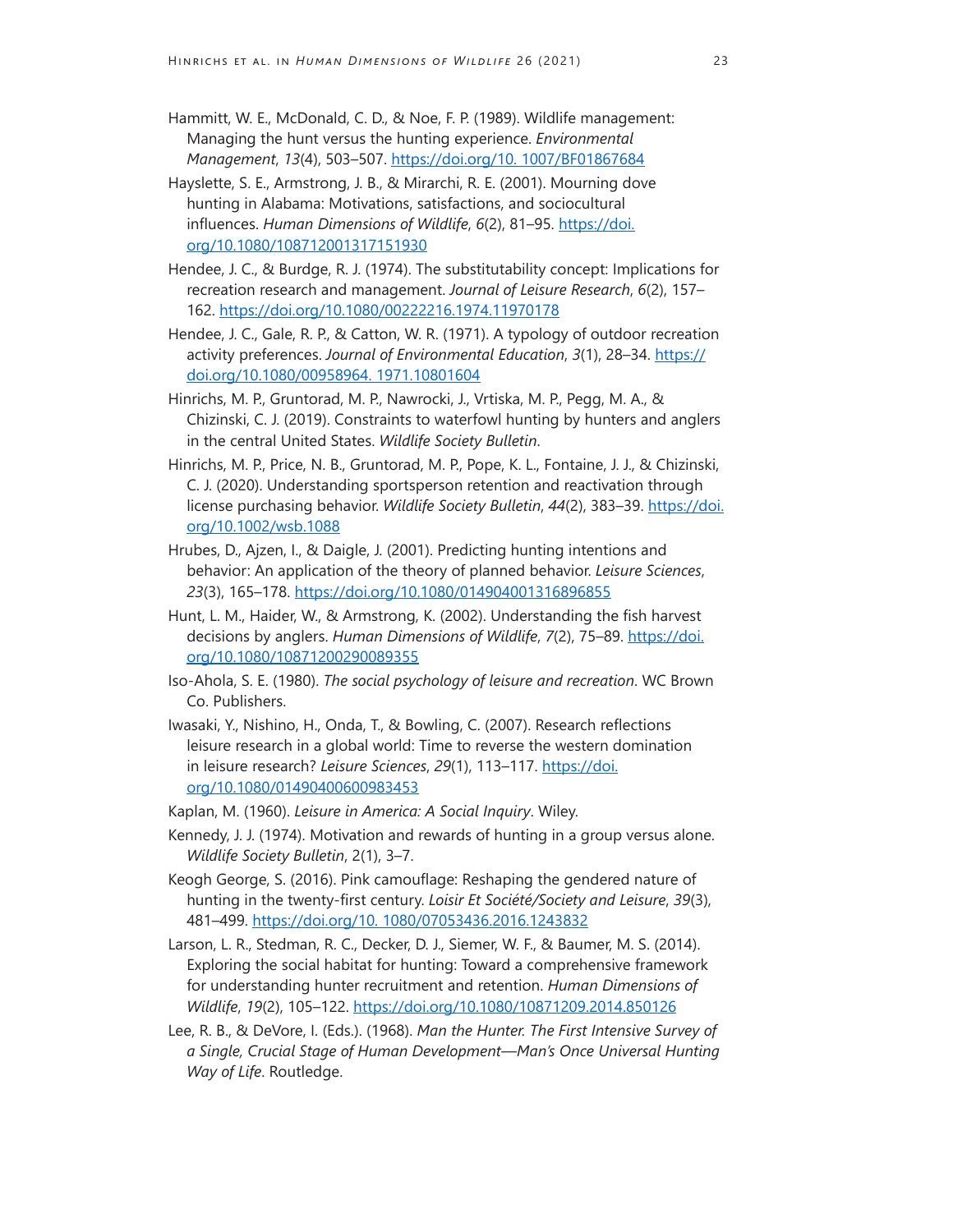- Lee, S.-H., Graefe, A. R., & Li, C.-L. (2007). The effects of specialization and gender on motivations and preferences for site attributes in paddling. *Leisure Sciences*, *29*(4), 355–373.<https://doi.org/10. 1080/01490400701394873>
- Lenth, R. (2020). *emmeans: Estimated marginal means, aka least-squares means*  [Manual]. <https://CRAN.R-project.org/package=emmeans>
- Li, C.-L., Zinn, H. C., Barro, S. C., & Manfredo, M. J. (2003). A cross-regional comparison of recreation patterns of older hunters. *Leisure Sciences*, *25*(1), 1–16. https://doi.org/10.1080/ 01490400306559
- Liebenberg, L. (2008). The relevance of persistence hunting to human evolution. *Journal of Human Evolution*, *55*(6), 1156. [https://doi.org/10.1016/j.](https://doi.org/10.1016/j.jhevol.2008.07.004) [jhevol.2008.07.004](https://doi.org/10.1016/j.jhevol.2008.07.004)
- Manfredo, M. J., Driver, B. L., & Tarrant, M. A. (1996). Measuring leisure motivation: A meta-analysis of the recreation experience preference scales. *Journal of Leisure Research*, *28*(3), 188–213. [https://doi.org/10.1080/00222216.1996.1194](https://doi.org/10.1080/00222216.1996.11949770) [9770](https://doi.org/10.1080/00222216.1996.11949770)
- Manning, R. E. (2011). *Studies in outdoor recreation: search and research for satisfaction* (3rd ed.). Oregon State University Press.
- McFarlane, B. L. (1994). Specialization and motivations of birdwatchers. *Wildlife Society Bulletin (1973-2006)*, *22*(3), 361–37.
- Megarry, T. (1995). *Society in prehistory: The origins of human culture*. NYU Press.
- More, T. A. (1973). Attitudes of Massachusetts hunters. *Transactions of the North American Wildlife and Natural Resource Conference*, Vol. *38*, 230–234. Washington, DC: Wildlife Management Institute.
- Needham, M. D., & Vaske, J. J. (2013). Activity substitutability and degree of specialization among deer and elk hunters in multiple states. *Leisure Sciences*, *35*(3), 235–255.<https://doi.org/10.1080/01490400.2013.780513>
- Nunnally, J. C., & Bernstein, I. (1994). *Psychometric theory (McGraw-Hill series in psychology)* (Vol. 3). McGraw-Hill.
- Peterson, M. N., Hansen, H. P., Peterson, M. J., & Peterson, T. R. (2011). How hunting strengthens social awareness of coupled human-natural systems. *Wildlife Biology in Practice*, *6*(2), 127–143. [https://doi.org/10.2461/](https://doi.org/10.2461/wbp.2010.6.10) [wbp.2010.6.10](https://doi.org/10.2461/wbp.2010.6.10)
- Price Tack, J. L., McGowan, C. P., Ditchkoff, S. S., Morse, W. C., & Robinson, O. J. (2018). Managing the vanishing North American hunter: A novel framework to address declines in hunters and hunter-generated conservation funds. *Human Dimensions of Wildlife*, *23*(6), 515–532. [https://doi.org/10.1080/10871209.2018](https://doi.org/10.1080/10871209.2018.1499155) [.1499155](https://doi.org/10.1080/10871209.2018.1499155)
- Qualtrics. (2018). *Qualtrics*. [www.qualtrics.com](http://www.qualtrics.com)
- R Core Team. (2020). *R: A language and environment for statistical computing*. <https://www.R-project.org/>
- Reiss, S. (2004). Multifaceted nature of intrinsic motivation: The theory of 16 basic desires. *Review of General Psychology*, *8*(3), 179–193. [https://doi.](https://doi.org/10.1037/1089-2680.8.3.179) [org/10.1037/1089-2680.8.3.179](https://doi.org/10.1037/1089-2680.8.3.179)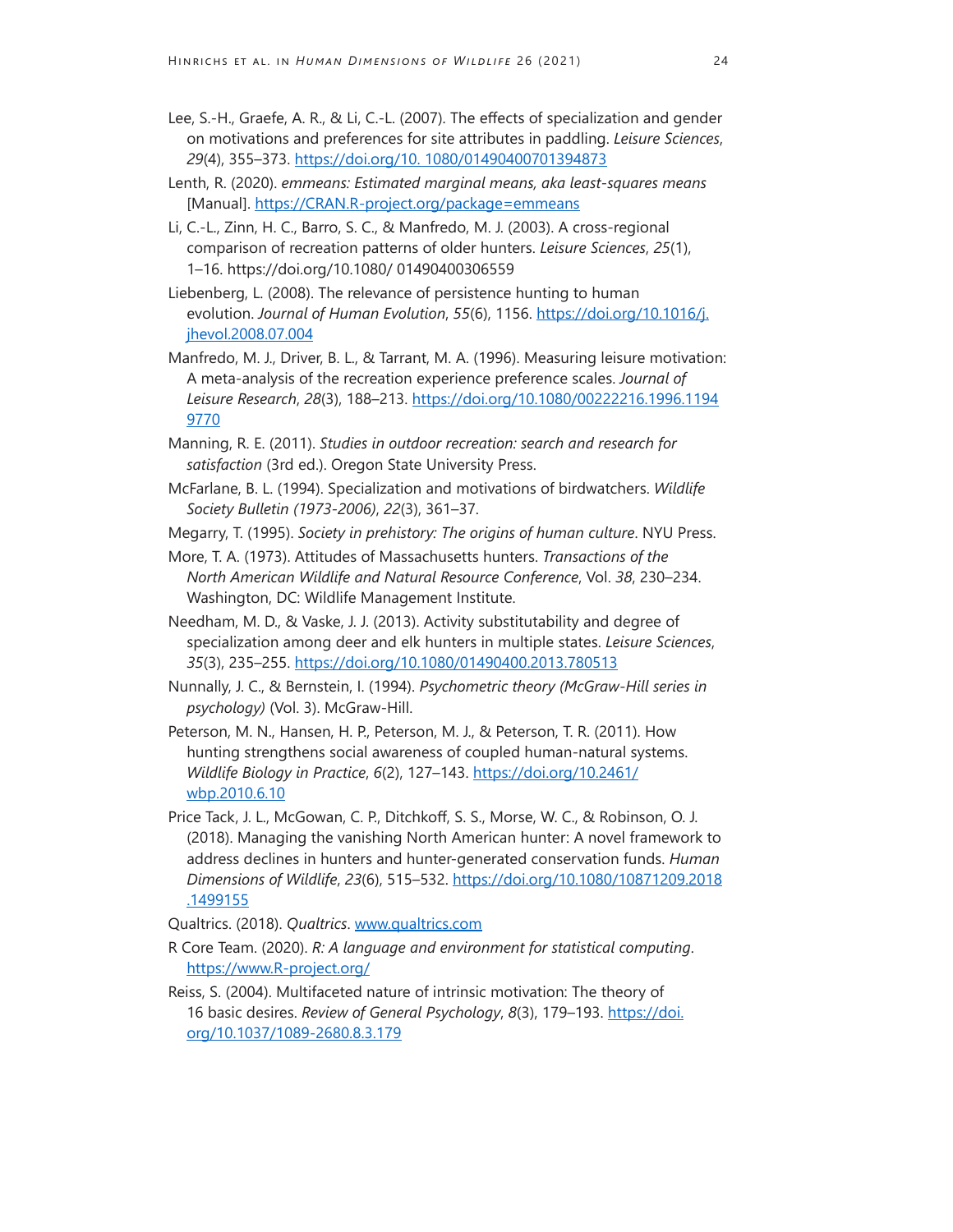- Revelle, W. (2019). *psych: Procedures for psychological, psychometric, and personality research*.<https://CRAN.R-project.org/package=psych>
- Ryan, E. L., & Shaw, B. (2011). Improving hunter recruitment and retention. *Human Dimensions of Wildlife*, *16*(5), 311–317. [https://doi.org/10.1080/10871209.2011](https://doi.org/10.1080/10871209.2011.559530) [.559530](https://doi.org/10.1080/10871209.2011.559530)
- Schroeder, S. A., Cornicelli, L., Fulton, D. C., & Merchant, S. S. (2018). Explicit versus implicit motivations: Clarifying how experiences affect turkey hunter satisfaction using revised importance-performance, importance grid, and penalty-reward-contrast analyses. *Human Dimensions of Wildlife*, *23*(1), 1–2. <https://doi.org/10.1080/10871209.2018.1385112>
- Schroeder, S. A., Fulton, D. C., Cornicelli, L., Cordts, S. D., & Lawrence, J. S. (2019). Clarifying how hunt-specific experiences affect satisfaction among more avid and less avid waterfowl hunters. *Wildlife Society Bulletin*, *43*(3), 455–467. <https://doi.org/10.1002/wsb.1006>
- Schroeder, S. A., Fulton, D. C., & Lawrence, J. S. (2006). Managing for preferred hunting experiences: A typology of Minnesota waterfowl hunters. *Wildlife Society Bulletin*, *34*(2), 380–387. [https://doi.](https://doi.org/10.2193/0091-7648(2006)34[380:MFPHEA]2.0.CO;2) [org/10.2193/0091-7648\(2006\)34\[380:MFPHEA\]2.0.CO;2](https://doi.org/10.2193/0091-7648(2006)34[380:MFPHEA]2.0.CO;2)
- Shelby, B., & Vaske, J. J. (1991). Resource and activity substitutes for recreational salmon fishing in New Zealand. *Leisure Sciences*, *13*(1), 21–32. [https://doi.](https://doi.org/10.1080/01490409109513122) [org/10.1080/01490409109513122](https://doi.org/10.1080/01490409109513122)
- Shrestha, S. K., & Burns, R. C. (2011). Big game hunting practices, meanings, motivations and constraints: A survey of Oregon big game hunters. In C. L. Fisher & C. E. Watts Jr. (Eds.) *Proceedings of the 2010 Northeastern Recreation Research Symposium. Gen. Tech. Rep. NRS-P-94*. Newtown Square, PA: U.S. Department of Agriculture, Forest Service, Northern Research Station: 1-8.
- Stedman, R. C., Bhandari, P., Luloff, A., Diefenbach, D., & Finley, J. (2008). Deer hunting on Pennsylvania's public and private lands: A two-tiered system of hunters? Human Dimensions of Wildlife, 13(4), 222-233. [https://doi.](https://doi.org/10.1080/10871200802010513) [org/10.1080/10871200802010513](https://doi.org/10.1080/10871200802010513)
- Stedman, R. C., Larson, L. R., Tidball, K. G., Tidball, M., & Curtis, P. D. (2017). Hunting and the local food movement: Insights from central New York State. *Wildlife Society Bulletin*, *41*(4), 720–728. <https://doi.org/10.1002/wsb.802>
- Sullivan, G. M., & Feinn, R. (2012). Using effect size—Or why the P value is not enough. *Journal of Graduate Medical Education*, *4*(3), 279–282. [https://doi.](https://doi.org/10.4300/JGME-D-12-00156.1) [org/10.4300/JGME-D-12-00156.1](https://doi.org/10.4300/JGME-D-12-00156.1)
- Trizano-Hermosilla, I., & Alvarado, J. M. (2016). Best alternatives to Cronbach's alpha reliability in realistic conditions: Congeneric and asymmetrical measurements. *Frontiers in Psychology*, *7*, 769. [https://doi.org/10.3389/](https://doi.org/10.3389/fpsyg.2016.00769) [fpsyg.2016.00769](https://doi.org/10.3389/fpsyg.2016.00769)
- U.S. Fish and Wildlife Service. (2018). *2016 National Survey of Fishing, Hunting and Wildlife-Associated Recreation*. Fish & Wildlife Service. [https://www.census.](https://www.census.gov/library/publications/2018/demo/fhw-16-nat.html) [gov/library/publications/2018/demo/fhw-16-nat.html](https://www.census.gov/library/publications/2018/demo/fhw-16-nat.html)